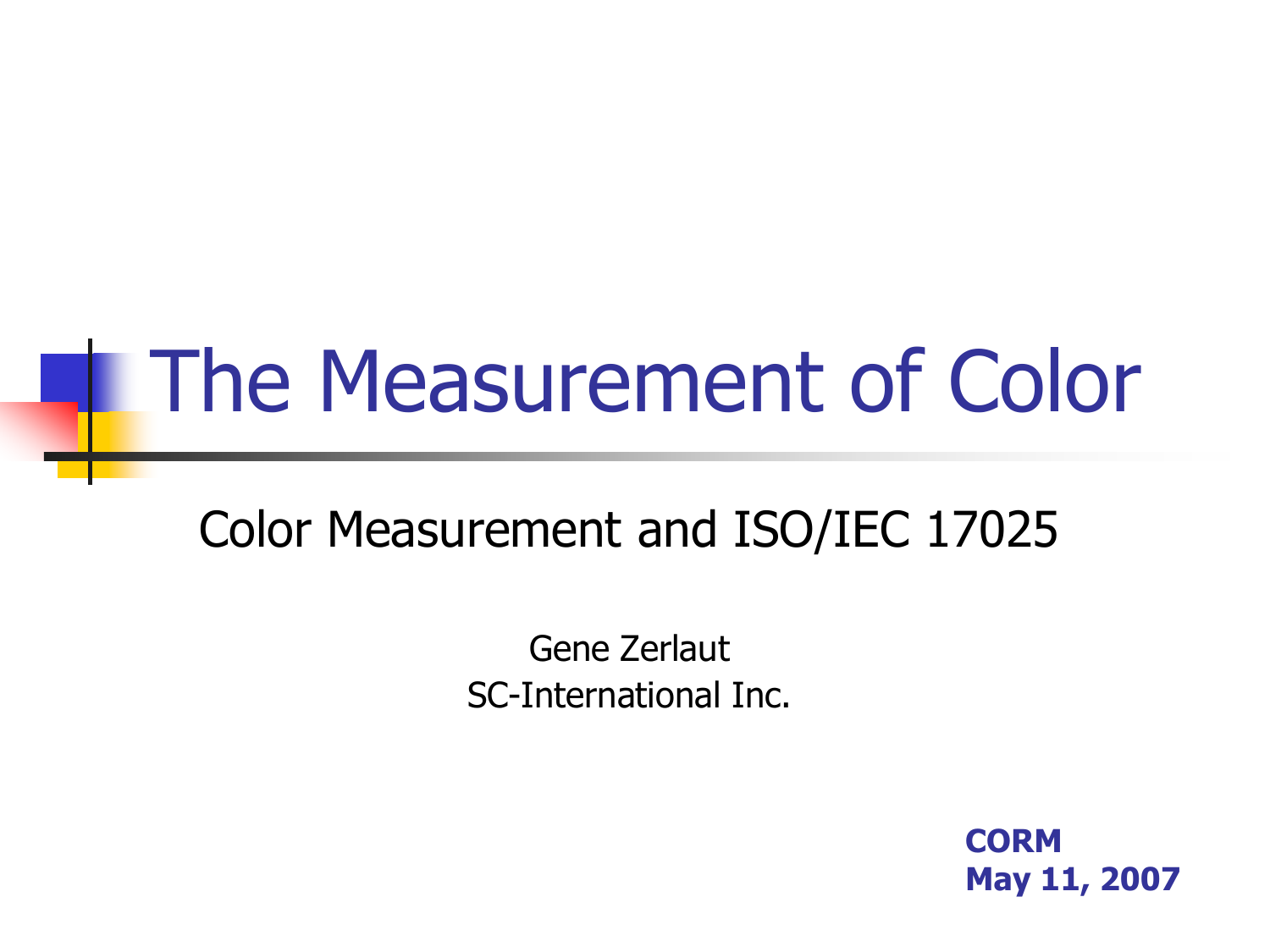## Light-Measuring Module Types

- Single-Grating Scanning Spectrophotometers
- CCD-, or Diode-Array Spectrophotometers (CMOS Arrays are becoming available)
- **Multifilter Spectrometers**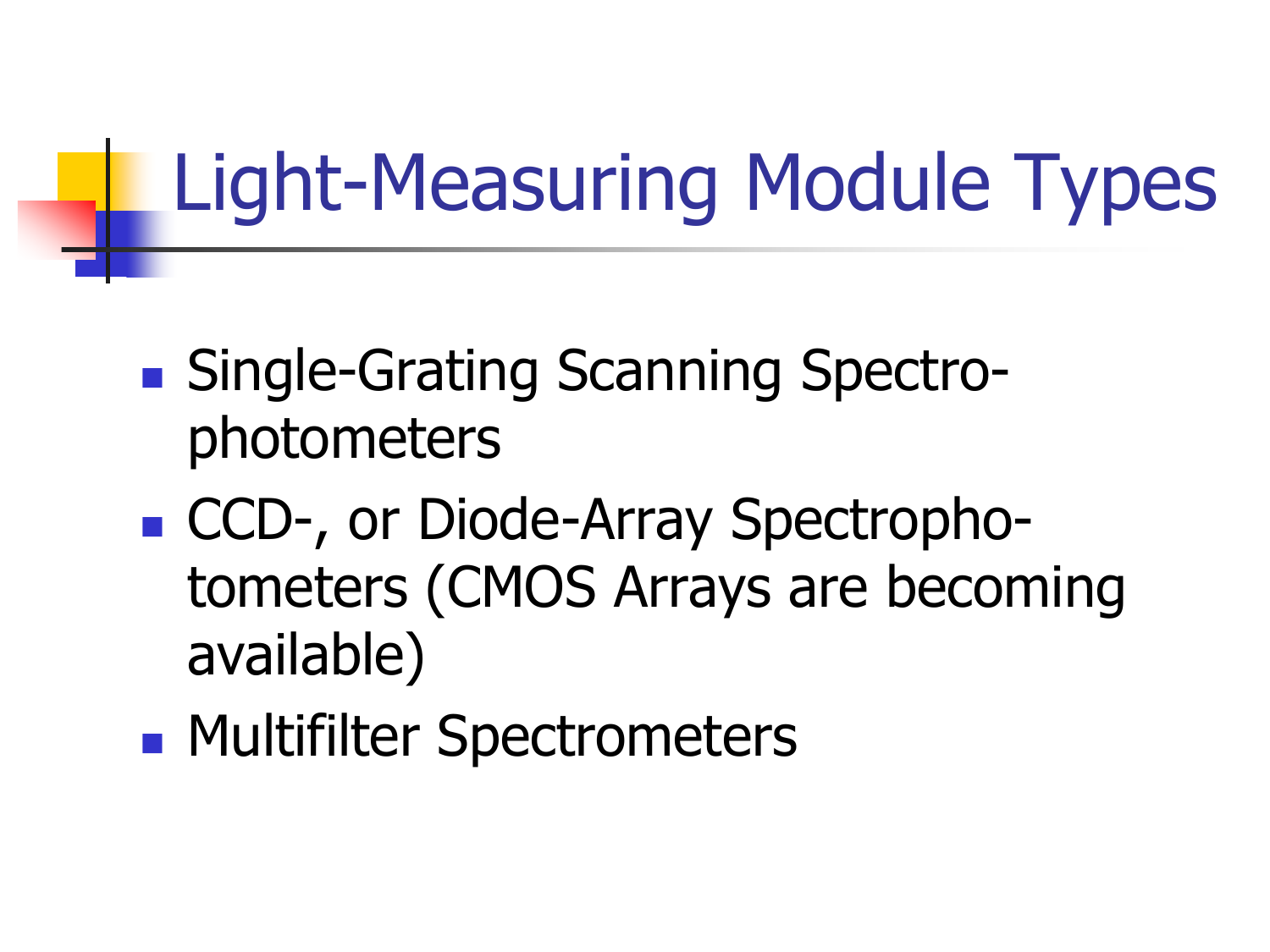#### Schematic of a Single-Grating, Scanning Color Spectrometer

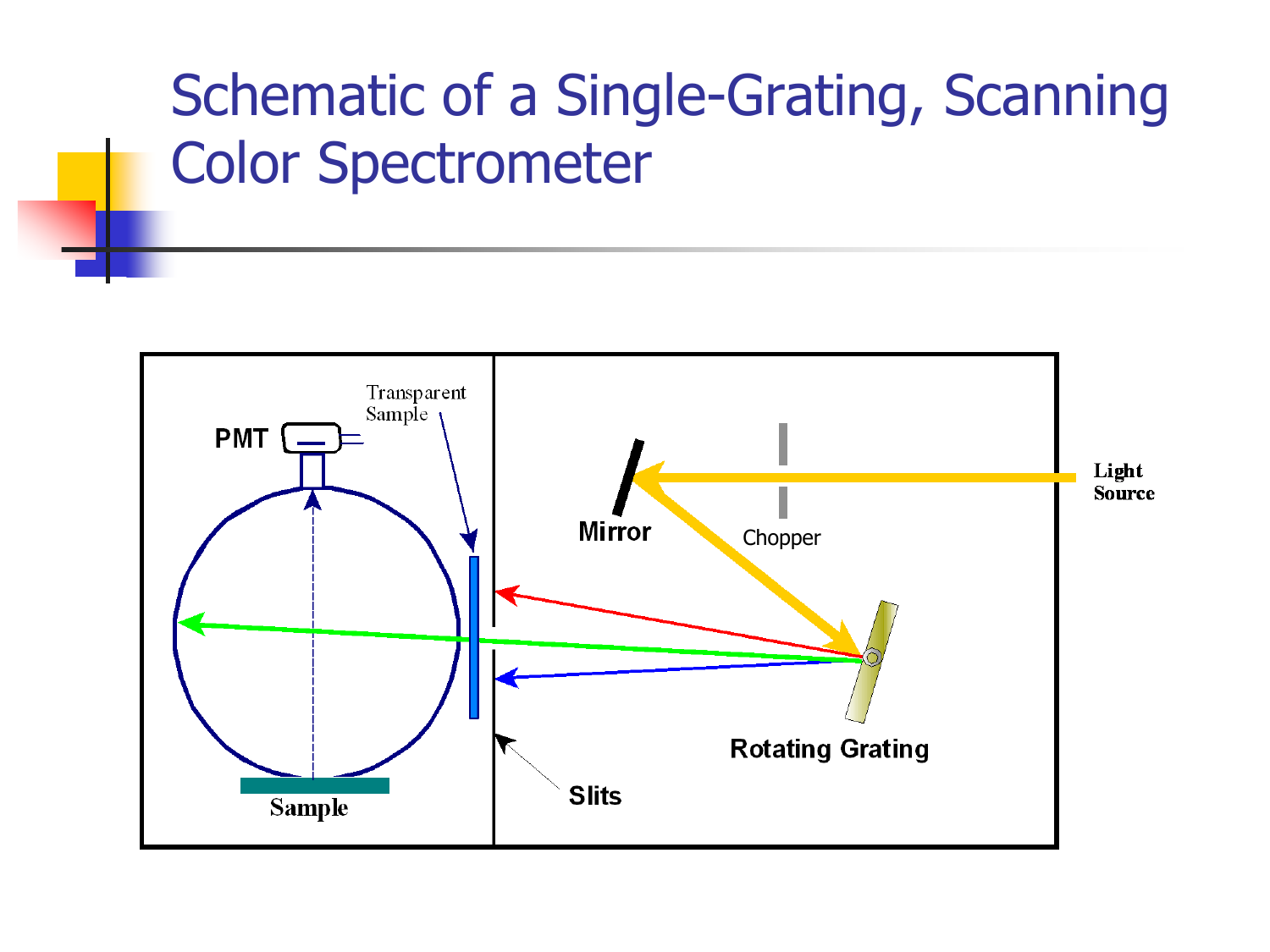## Sphere Geometry d/8º

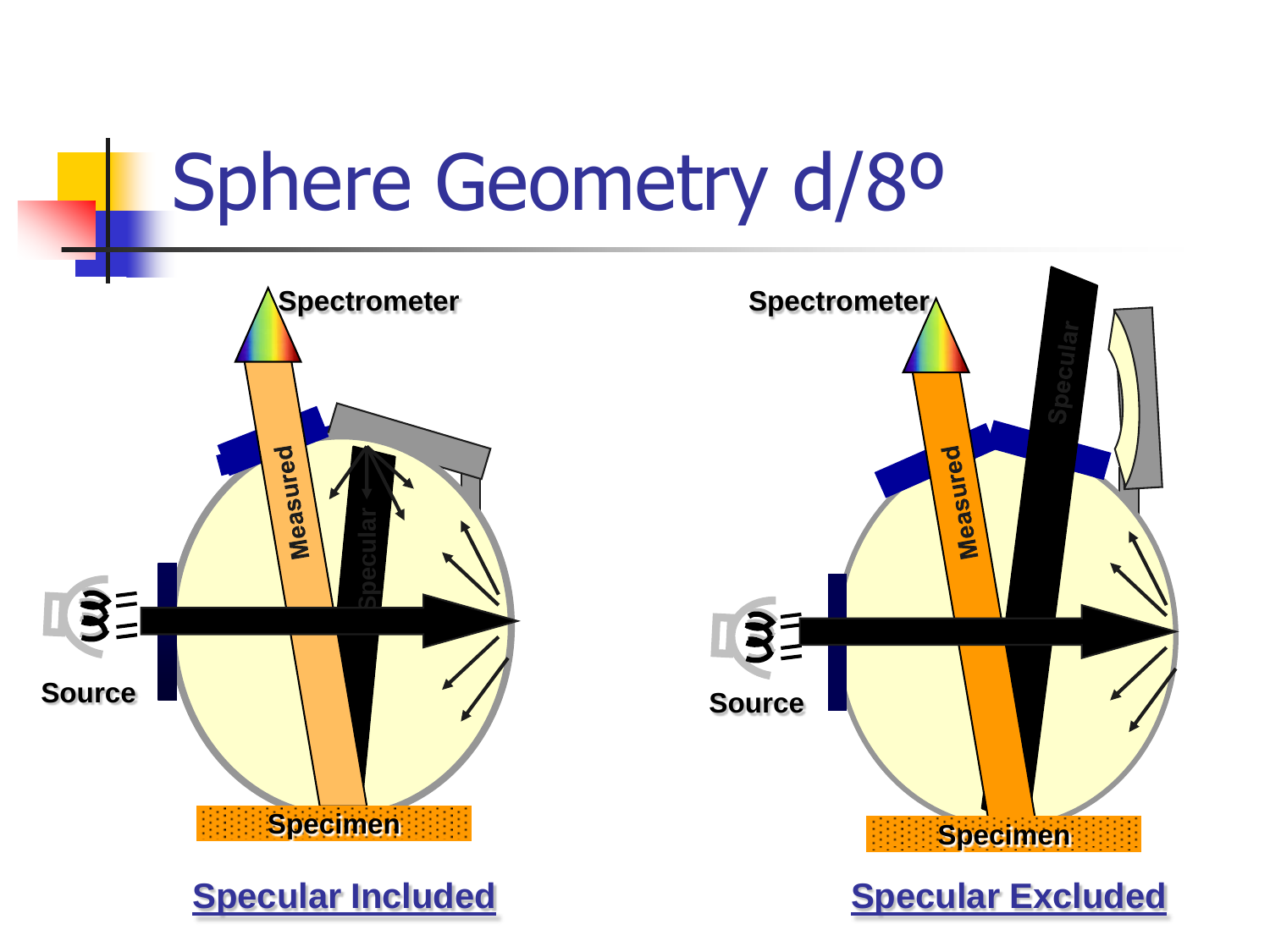#### Schematic of a Silicon Diode-, or CCD-Array Color Spectrometer

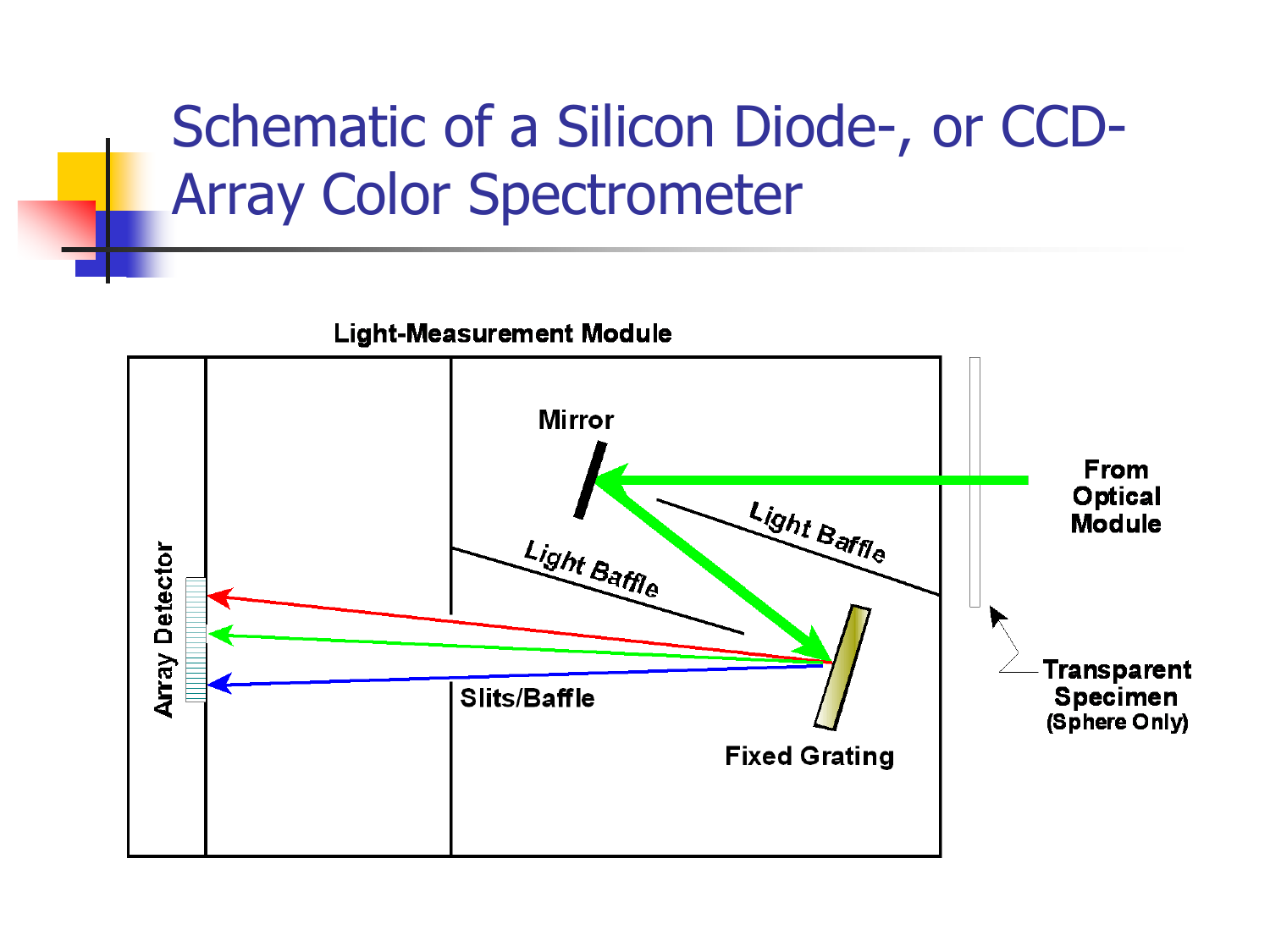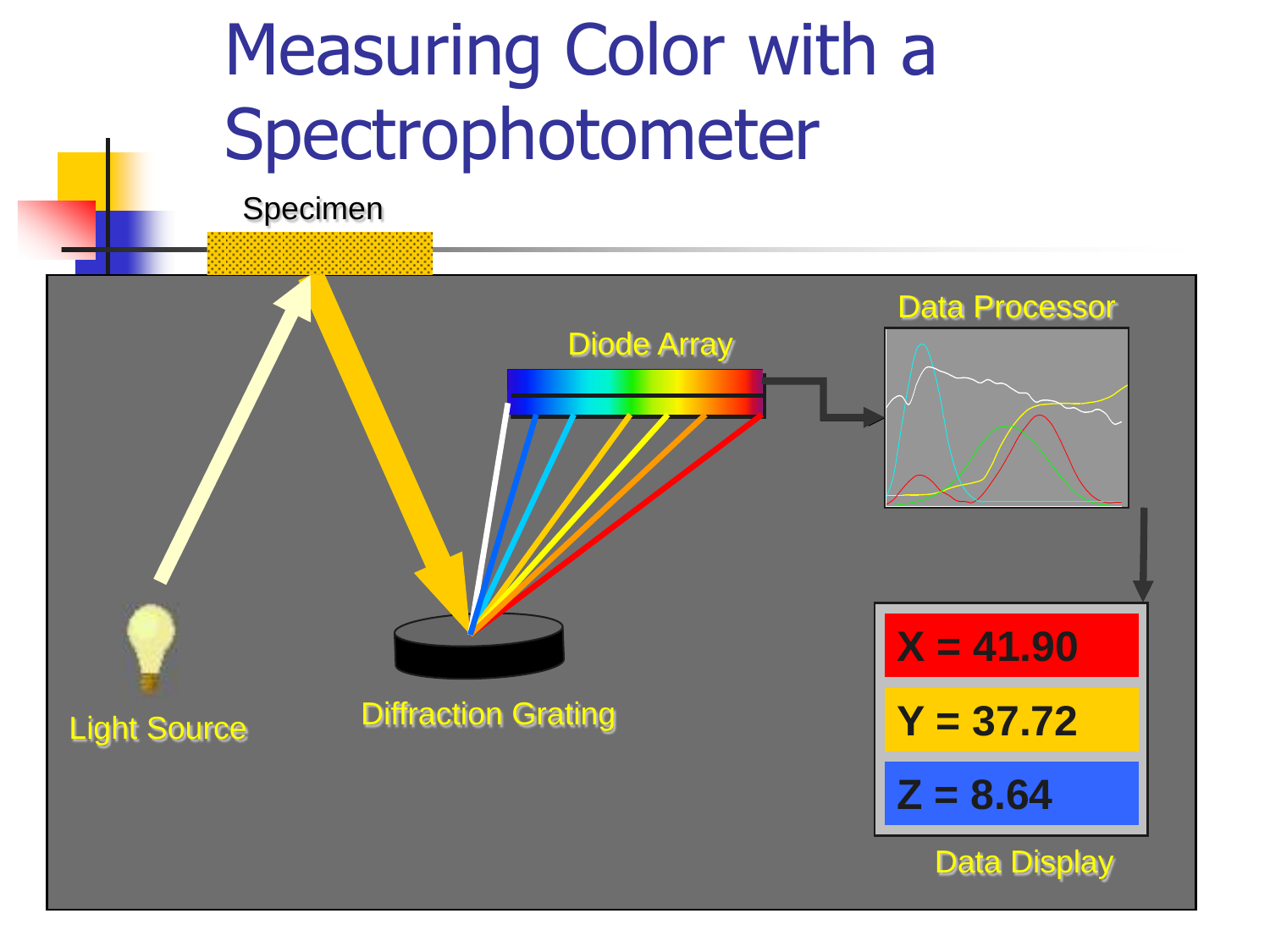#### Schematic of a Multi-filter Color Spectrometer

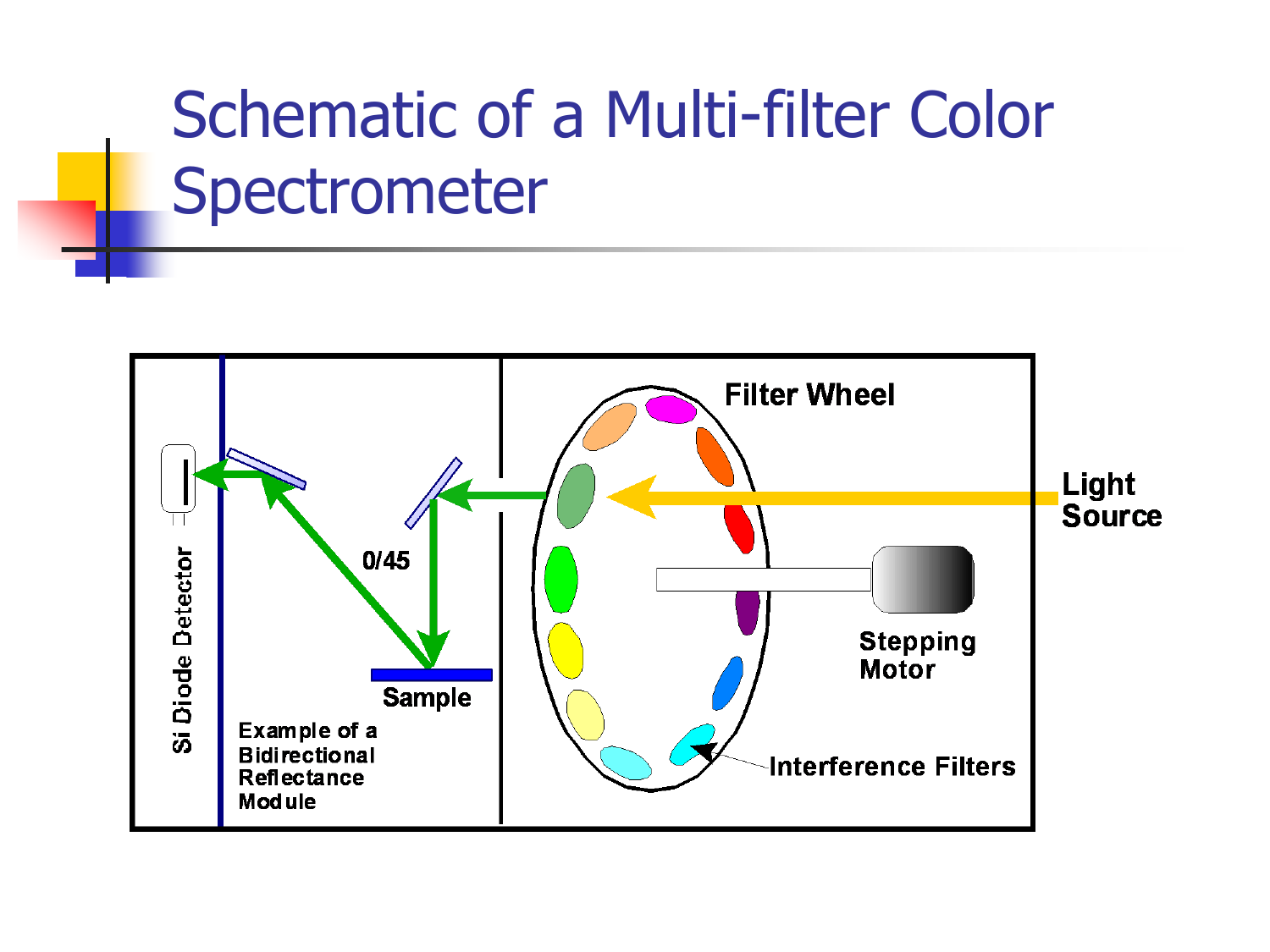

#### **AATCC EP 6; ASTM E1347**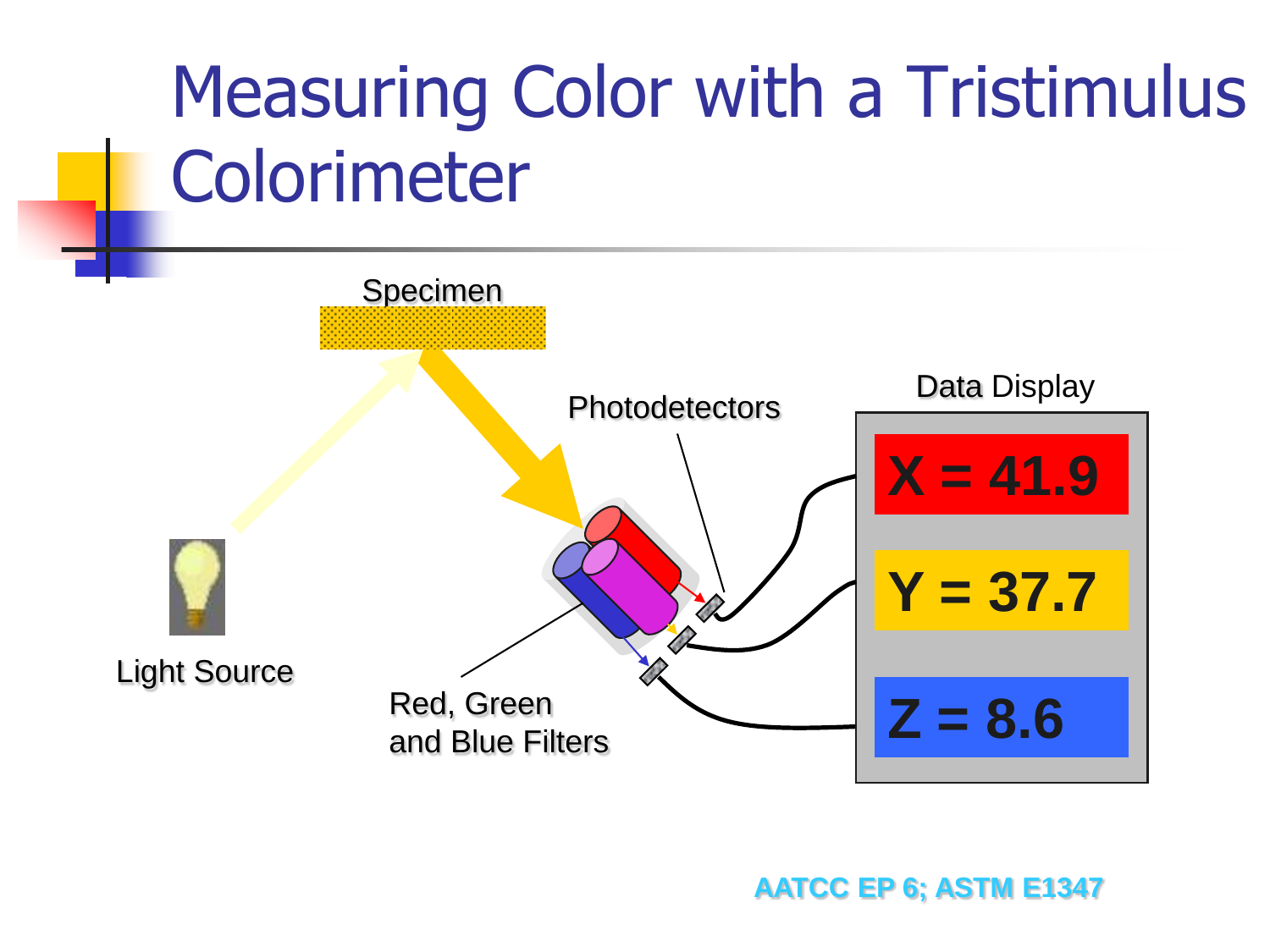## Reflectance Method Issues

- Bidirectional (0/45 & 45/0)
	- $\triangleright$  Misalignment of incident/exitent beams
- **Hemispherical (Sphere)** 
	- Coating uniformity and ageing**‡**
	- $\triangleright$  Damage to sphere coating
	- Debris in sphere (especially bench-tops)
	- $\triangleright$  Small spheres with large port areas

**‡Not as great an issue with TFE coatings such as Spectrolon®**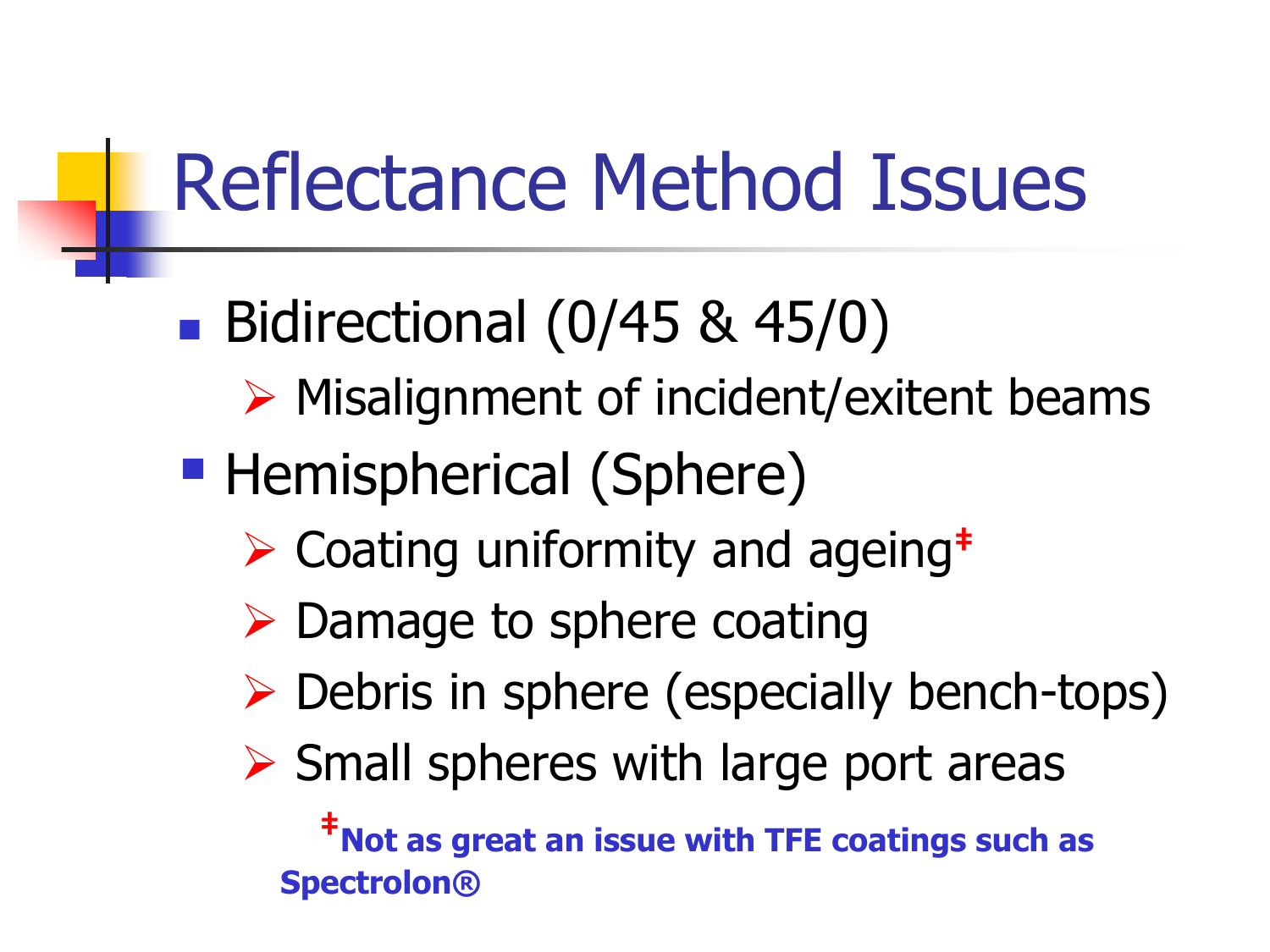# Scanning Spectrometer **Attributes**

- **Advantages** 
	- ❖ High resolution (high scanning interval)
	- ❖ Narrow bandpass
	- **❖ Low stray light**
	- ❖ Transmittance measurements possible
- **Disadvantages** 
	- $\triangleright$  Slow data-acquisition speeds
	- Wavelength train subject to mechanical distortion due to temperature excursions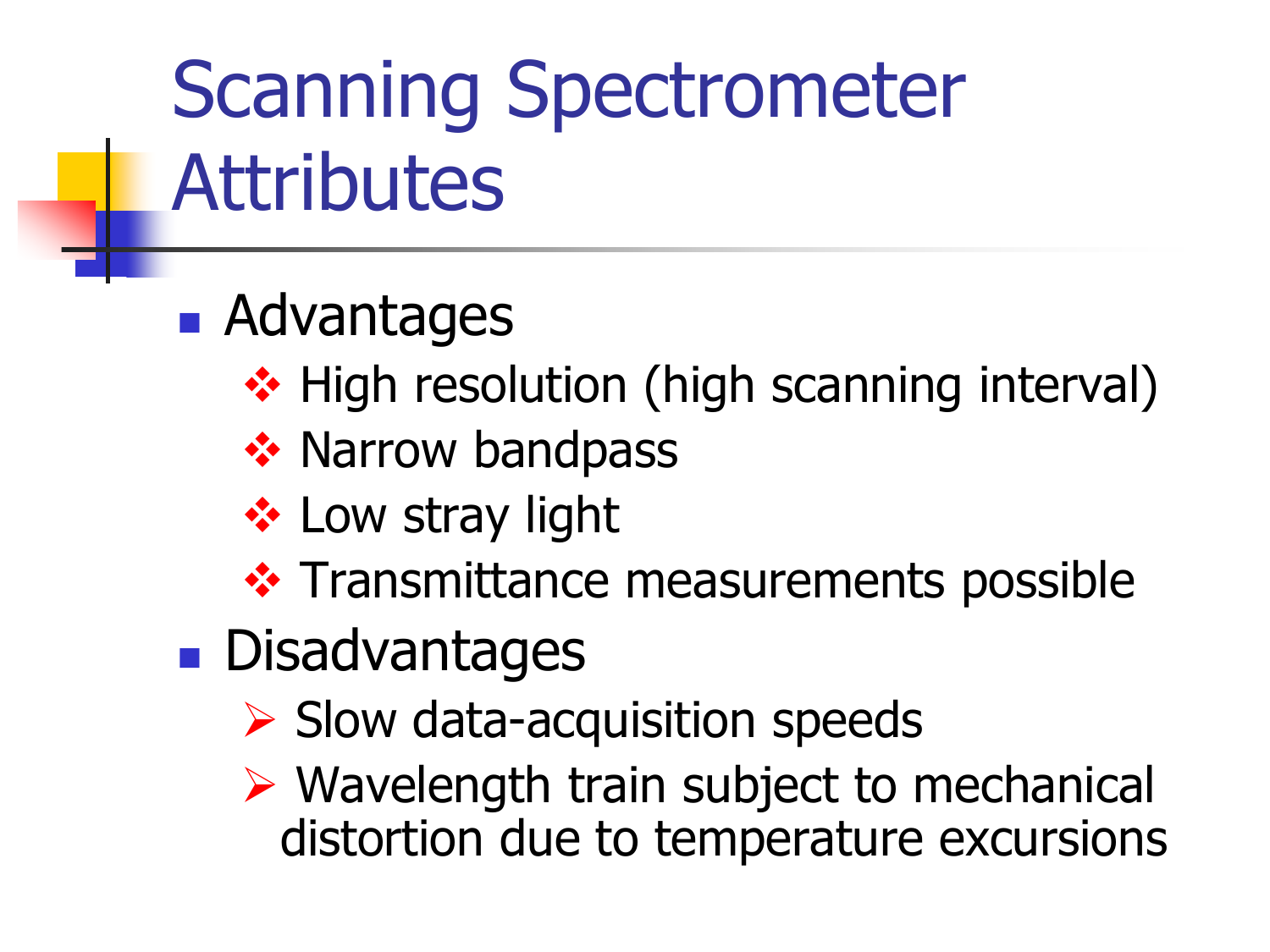# Array Spectrometer **Attributes**

- **Advantages** 
	- ❖ Very high speed data-acquisition
	- ◆ Wavelength (optical) train not subject to serious temperature distortion
	- ❖ Transmittance possible in desktop models
- **Disadvantages** 
	- $\triangleright$  Stray light can affect shorter wavelengths
	- $\triangleright$  Largest bandpass of the three types of spectrometers - which can be problem

Small-pixel arrays have large wavelength intervals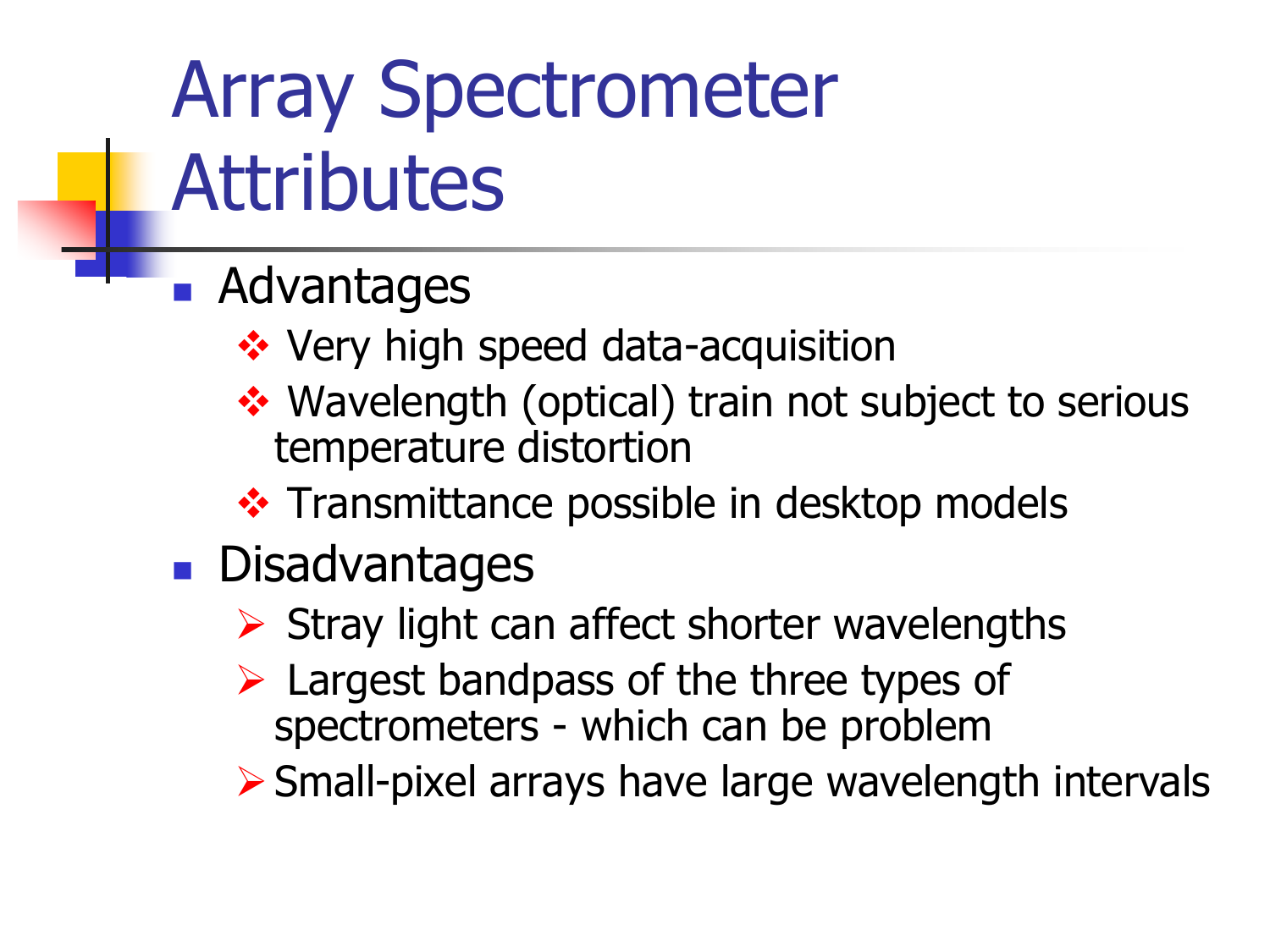# Multi-filter Spectrometer **Attributes**

- **Advantages** 
	- ❖ Small bandpass tied to FWHM of filters
	- ❖ High speed data acquisition
	- ❖ Low stray light
	- ◆ Wavelength Stability (tied to interference filters)
- **Disadvantages** 
	- Large wavelength intervals**‡**
	- $\triangleright$  Potential for temperature-induced distortion

**‡ Sophisticated curve tracing employed to compensate**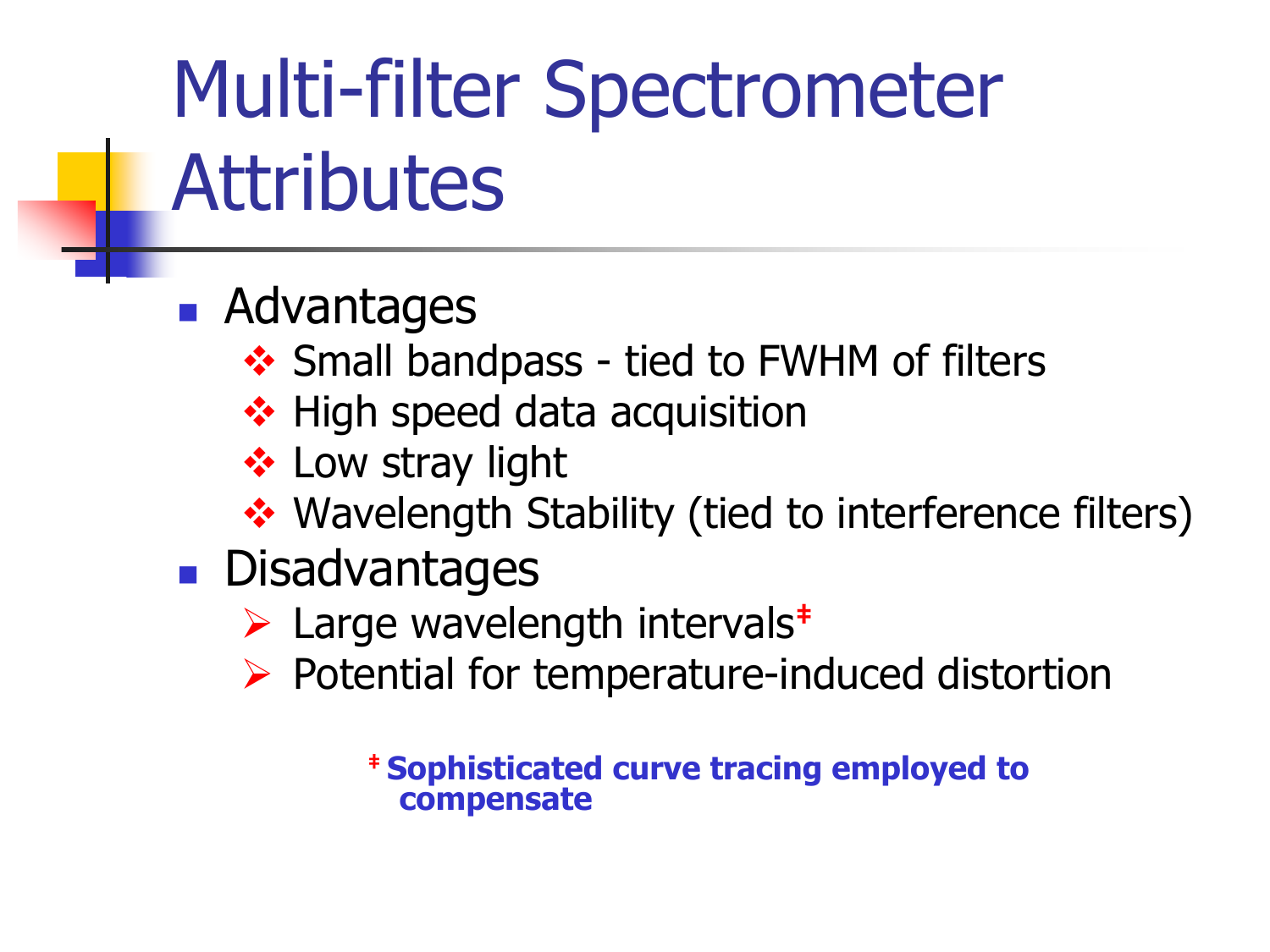#### Spectra by a 20-nm-Resolution Multi-filter or Array Spectrometer



**Traced Curve - 20-nm Interval Measurement - Didymium Filter**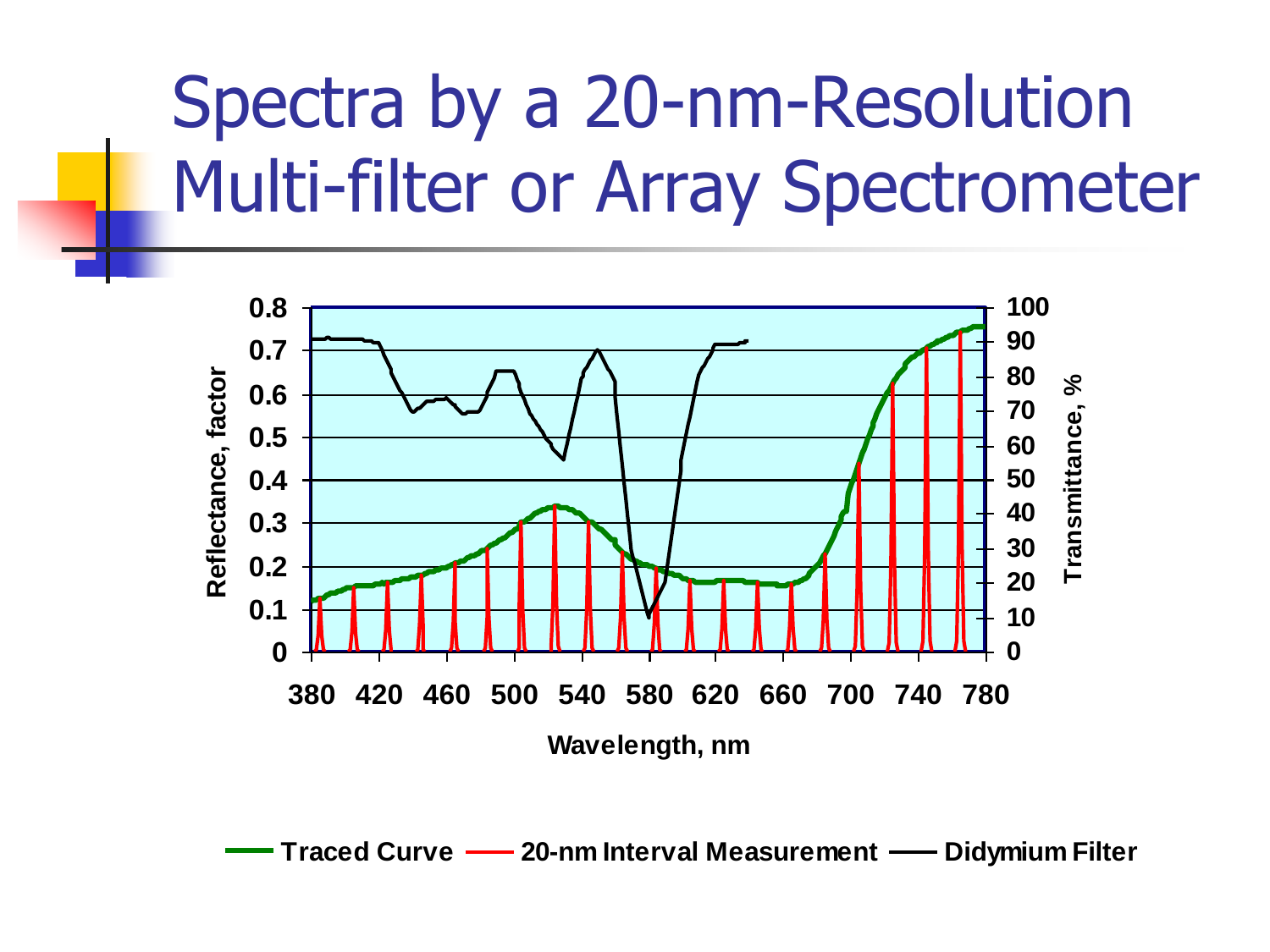#### Calibration of Sphere-Based Spectrometers (Scanning & Array)

- **Nite porcelain tile furnished by manufacture** for radiometric scale
- Green porcelain tile sometimes furnished by manufacture for monitoring colorimetric (e.g., wavelength) scale
- **For higher-resolution instruments (e.g.,** scanning), a didymium (NIST SRM 2014) or a holmium oxide wavelength standard (NIST SRM 2034) is preferred
- **Cavity light traps are usually used to set the** zero reflectance scale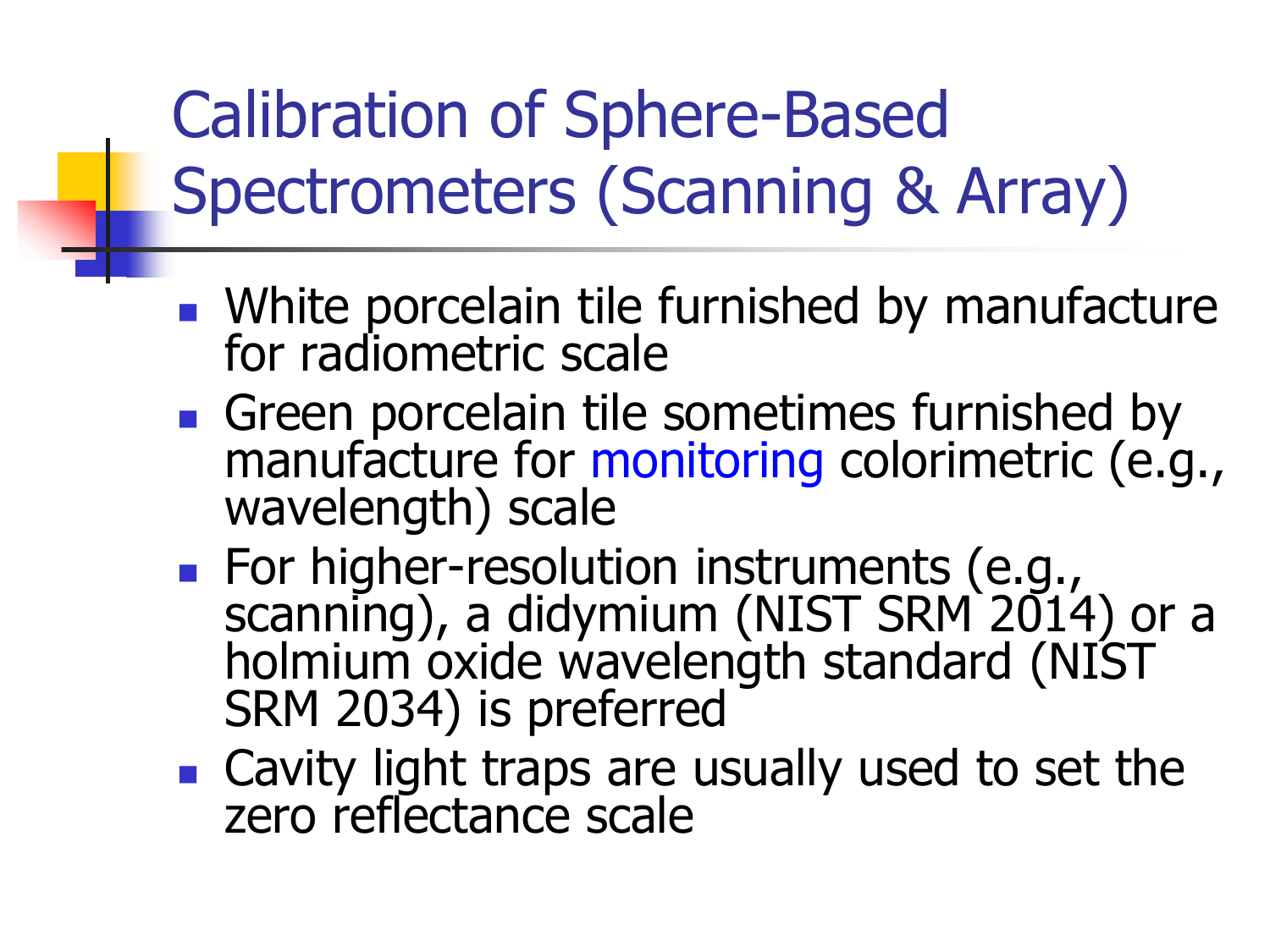Calibration of Bi-directional Spectrometers (Array & Multi-filter Types)

- **Number 19 and 5 and 5 and 5 and 7 and 7 and 7 and 7 and 7 and 7 and 7 and 7 and 7 and 7 and 7 and 7 and 7 and 7 and 7 and 7 and 7 and 7 and 7 and 7 and 7 and 7 and 7 and 7 and 7 and 7 and 7 and 7 and 7 and 7 and 7 and 7 a** furnished by OEM for 0/45 geometry for radiometric scale
- **Black opal glass sometimes furnished for zero** reflectance calibration
- A green spectral reference tile is sometimes furnished by OEM for wavelength calibration
- **There are some OEMs who do not furnish a** wavelength reference material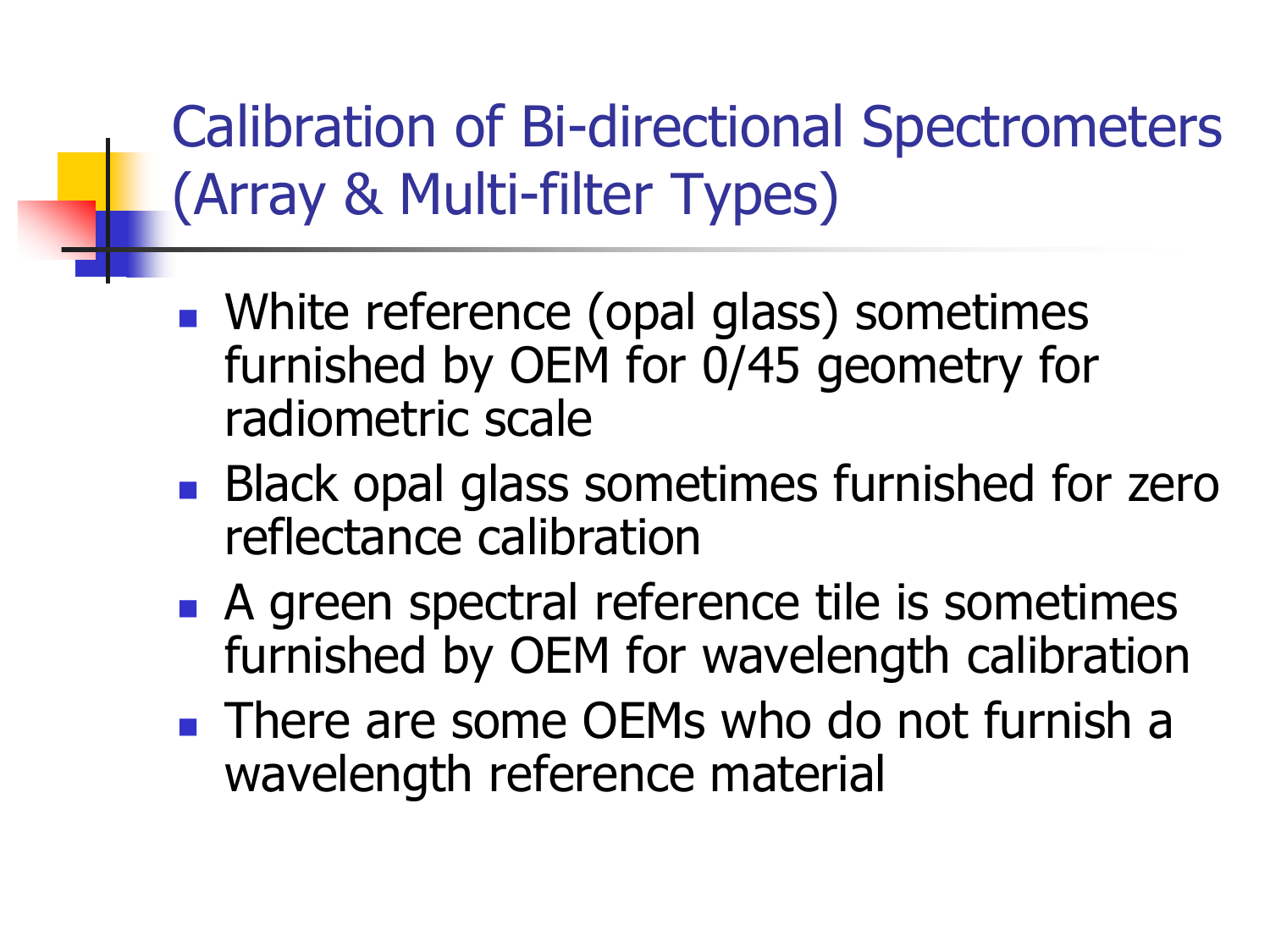## Scope of Accreditation Issues

- **ASTM E308 should not be permitted on the** scopes of testing laboratories.
- It may be acceptable if an OEM or system calibration laboratory places E308 on their scope – providing they use the standard in their calibration activities.
- **Recommend that testing laboratories that** participate in CTS for Test Nos. 408 and/or 409 place the appropriate ASTM Standard on their Scope of Accreditation.
	- E 1331 for sphere-based spectrocolorimetry
	- E 1347 for tristimulus filter colorimetry
	- E 1349 for 45:0 and 0:45 spectrocolorimetery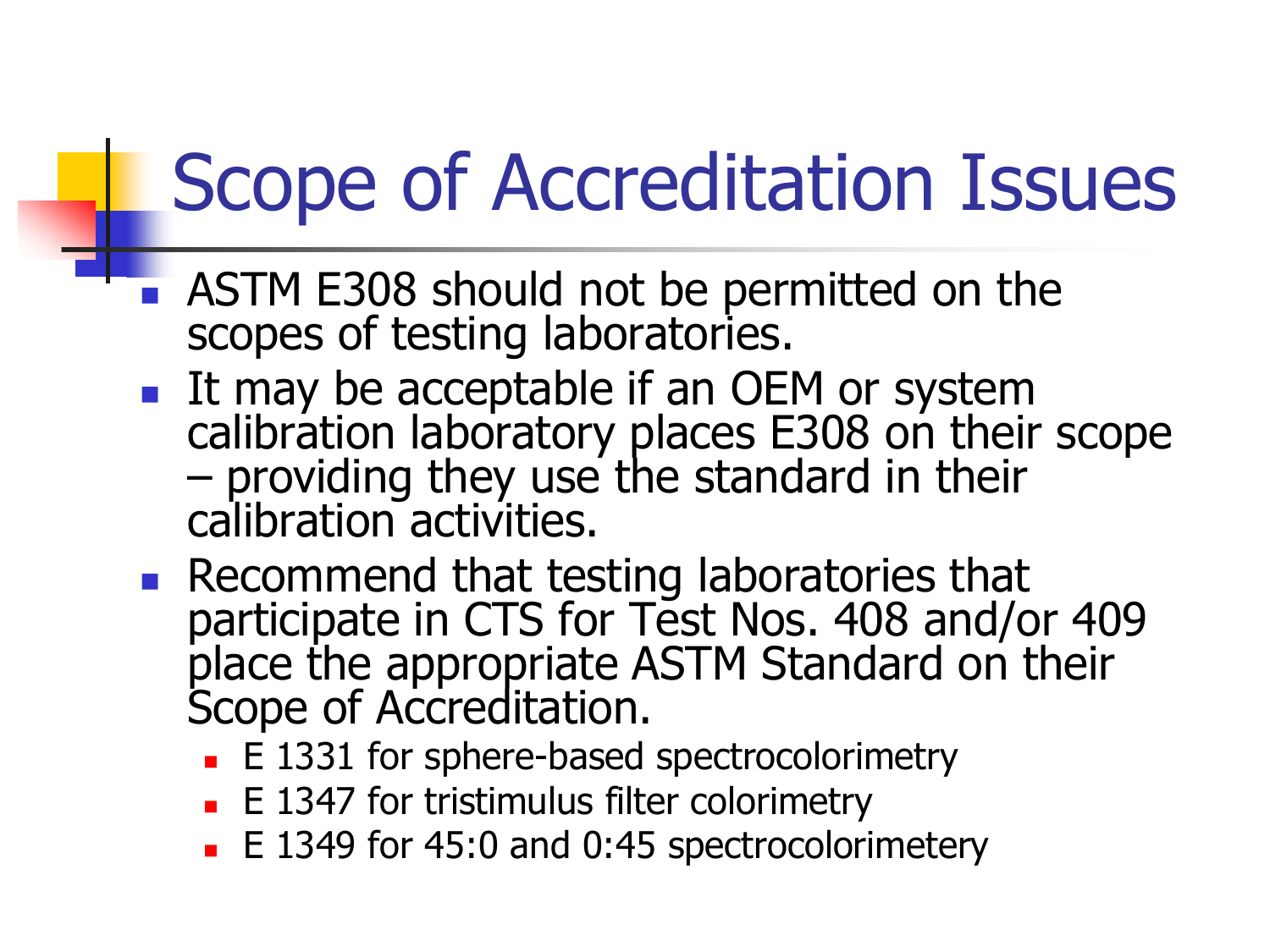#### Traceability: Radiometric (Reflectance Scale)

| <b>NMT</b>       | <b>Service(S)</b><br>Tiles(T) | <b>SRM</b> | d/8          | 0/45  | Wavelength, nm |
|------------------|-------------------------------|------------|--------------|-------|----------------|
| <b>NIST</b>      | S,T                           | 2017       | X            | $X^1$ | $200 - 700$    |
| <b>NPH</b>       | $\mathsf{S}$                  | 42.05      | $\mathsf{X}$ | X     | $320 - 780$    |
| <b>NPE</b>       | Τ                             | 42.072     | X            | X     | $320 - 780$    |
| <b>NRC</b>       | S                             |            | X            | X     | $400 - 700$    |
| <b>NRC</b>       | S <sup>3</sup>                |            | X            |       | $250 - 2500$   |
| PTB <sup>4</sup> | S                             |            | $X^5$        | $X^6$ | $380 - 720$    |

 $1$ Multiple angles also  $2$ Spectrolon<sup>®</sup> reference  $3$ Transmittance values

 $4$ Offered by BAM  $58/d$  also  $645/0$  also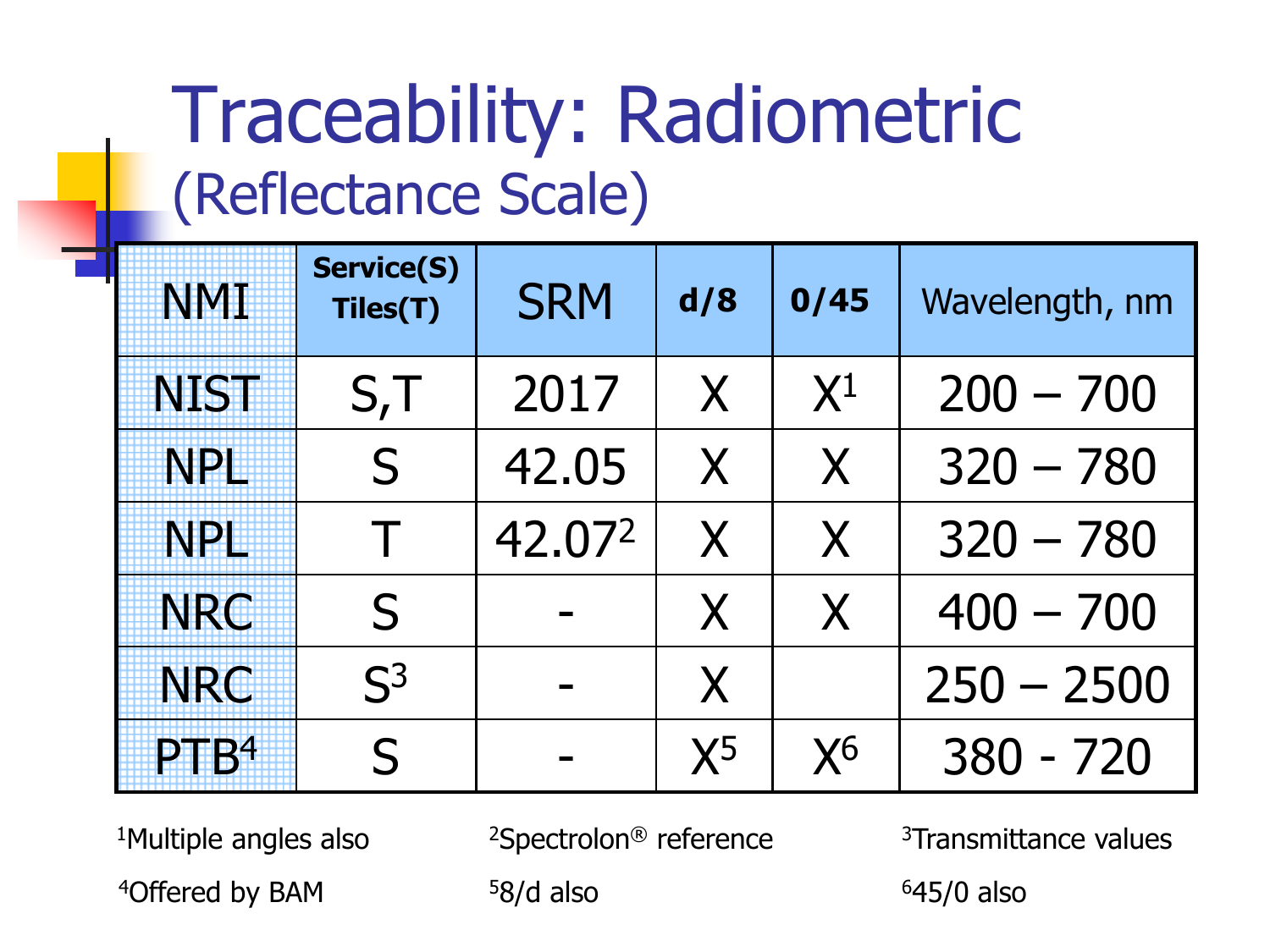#### Traceability: Colorimetric (Wavelength Scale)

| <b>NMI</b>  | Service, S<br>Tiles, T | <b>SRM</b>                                                        | d/8 & 0/45                                        | Wavelength  |
|-------------|------------------------|-------------------------------------------------------------------|---------------------------------------------------|-------------|
| <b>NIST</b> |                        | 2014<br>2034                                                      | Didymium Filter<br><b>Holmium Oxide Filter</b>    | $400 - 700$ |
| <b>NPH</b>  | S, T                   | 42.03                                                             | <b>Meas, Service</b><br>12 BCRA Tiles, Green Tile | 320 - 780   |
| <b>NRC</b>  | $\mathsf{S}$           | Will measure customer's<br>green or other (BCRA) tiles            | $400 - 700$<br>$250 - 2500$                       |             |
| PIER        | S                      | <b>BAM will measure customer's</b><br>green or other (BCRA) tiles | $380 - 720$                                       |             |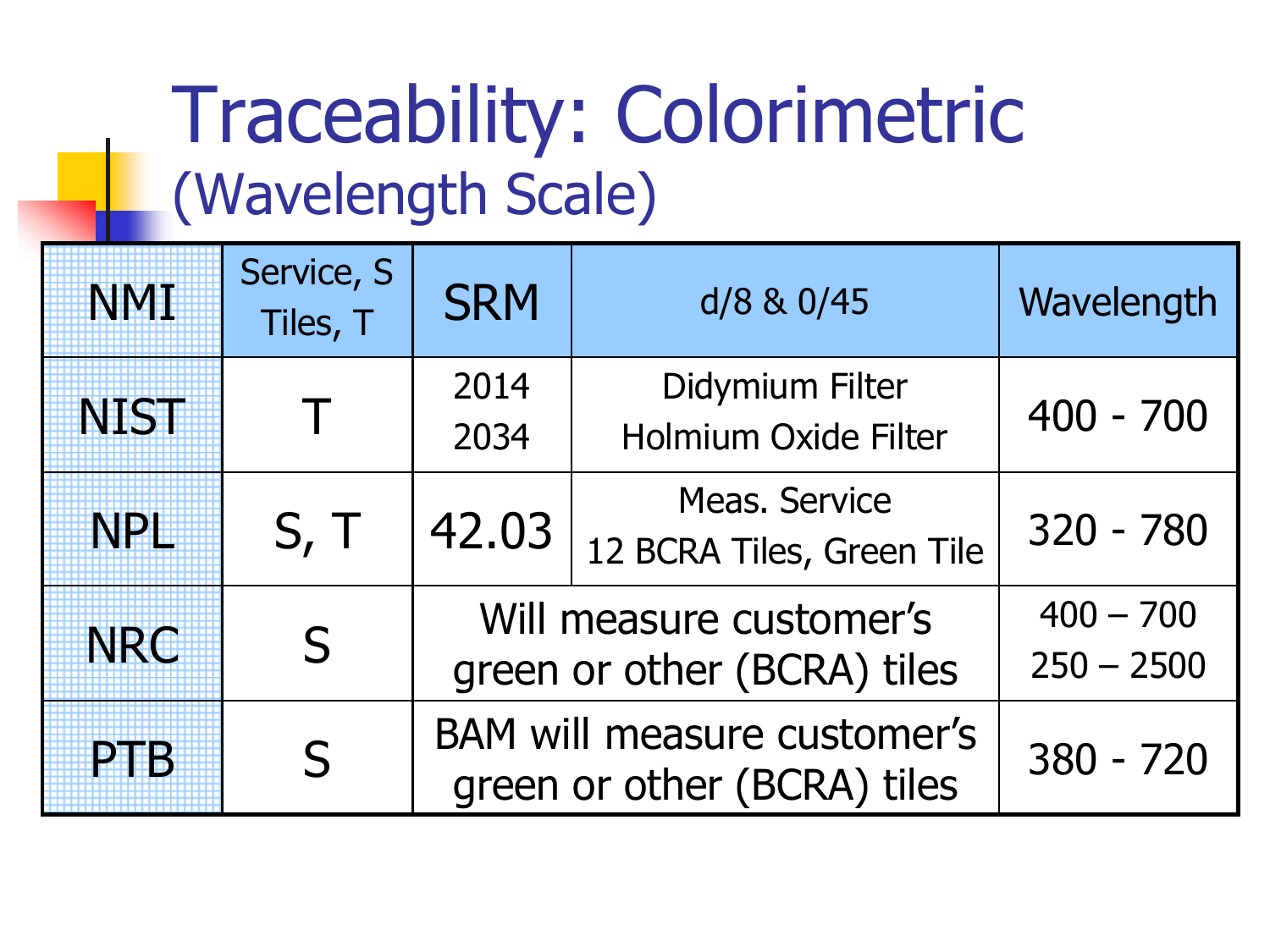## Auditing: Equipment Issues

- **Assessors should always check side- and top**loading spheres for debris (look inside), and
- Check the integrity of the sphere coating, and
- If specular-included values of  $L^*, a^*, b^*$  are "out" and specular-excluded values are "in" for proficiency test results (e.g., CTS), the spherecompleting spherical cap must be checked.
- Check condition of reference standards used for both d/8 sphere and 0/45 bidirectional instruments (white tiles/standards, green tiles, etc.)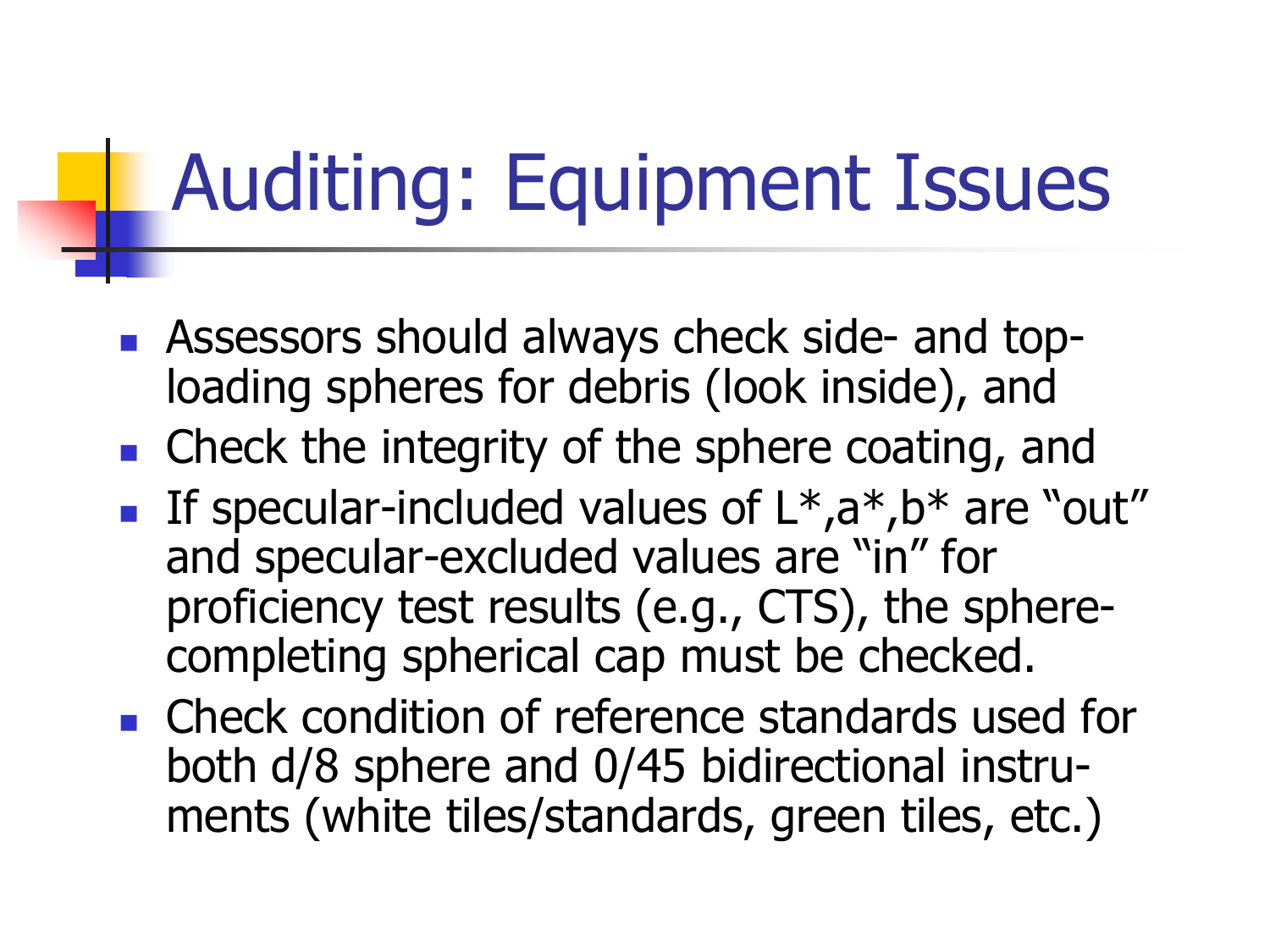# Auditing: Calibration & Traceability Requirements – I

Typically OEMs burn into the D-PROM (firmware) the spectral reflectance values of the White Reference Standard. The calibration certificate furnished the Laboratory must contain the following information:

- **For d/8º Sphere Instruments, the calibration values for both Specular** Included and Specular Excluded, including X,Y,Z and the reflectance value for each pixel's wavelength assignment, or
- For 0/45° Bidirectional Instruments, X, Y, Z and the 0/45° reflectance value for each pixel's wavelength assignment
- **Statement of Traceability**
- Statement of Uncertainty
- Endorsement by citing the calibration laboratory's AB (if accredited)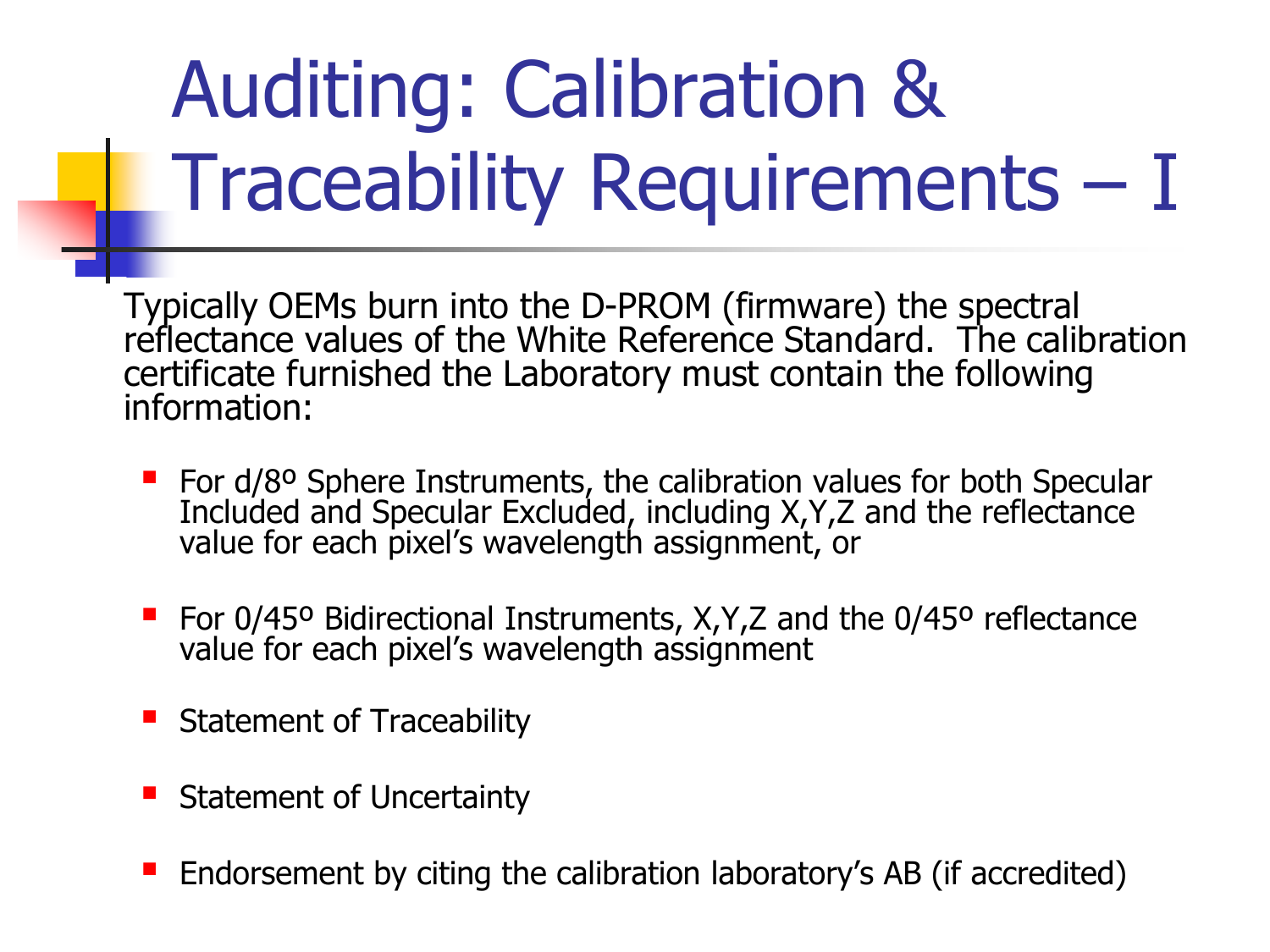# Auditing: Calibration & Traceability Requirements - II

If a green tile is furnished to the laboratory, its calibration certificate must include

- For d/8<sup>o</sup> Sphere Instruments, the calibration values for Specular Included, including X,Y,Z and the reflectance value for each pixel's wavelength assignment, or
- For 0/45º Bidirectional Instruments, X,Y,Z and the 0/45º reflectance value for each pixel's wavelength assignment
- **Statement of Traceability**
- **Statement of Uncertainty**
- Endorsement by citing the calibration laboratory's AB (if accredited)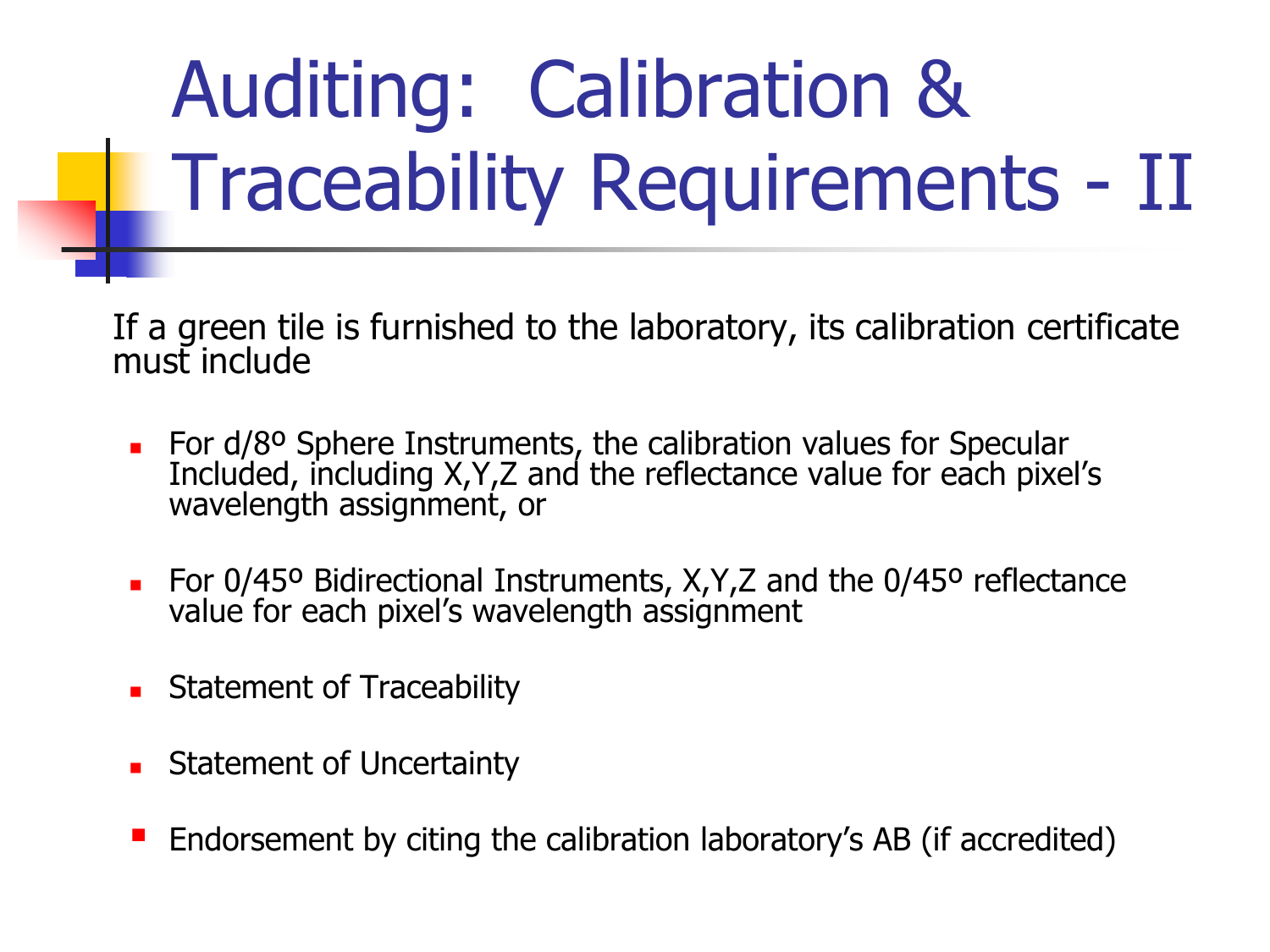# Auditing: Calibration and Traceability Requirements III

- Didymium or Holmium Oxide "filters" are sometimes furnished as a wavelength reference material. However, they will not be useful unless the resolution, or measurement interval, is 10 nm or better or unless sophisticated curve tracing is used.
- If a green tile is not furnished by the OEM, the test laboratory has the following options:
	- **D** Obtain one from the OEM from whom they purchased the instrument, or
	- **Purchase one from NPL, or**
	- Have a green tile calibrated by NPL, NRC or PTB, or
	- **If their color spectrometer possesses a diode- or CCD-array** detection system with 40 pixels or more, they may purchase a Didymium or Holmium Oxide filter from NIST.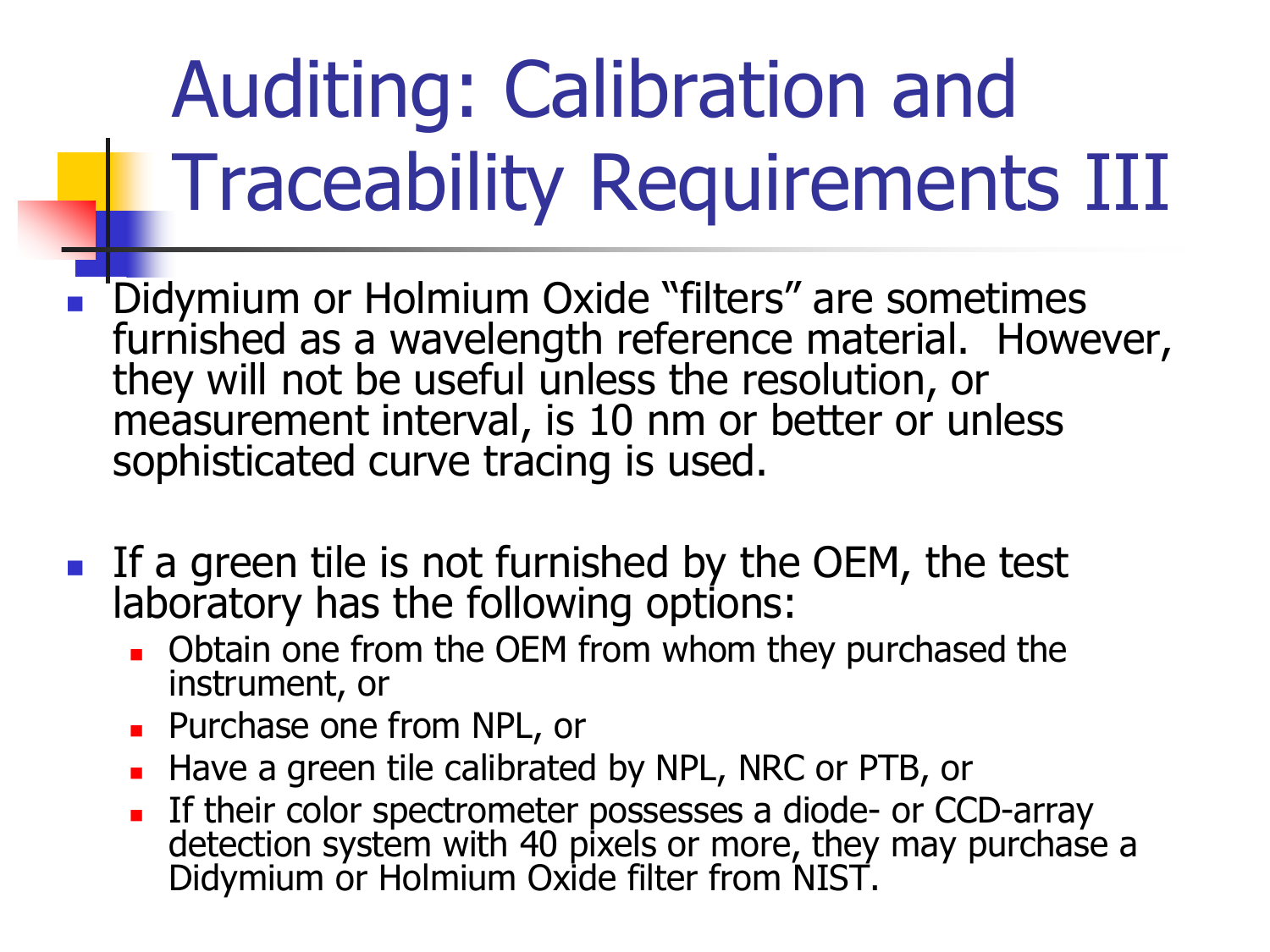# Auditing: Calibration and Traceability Requirements IV

- OEMs who furnish green tiles and/or didymium filters specify the maximum deviation of key reflectance and absorption peaks, respectively. When the wavelength is out of tolerance by greater than the specified maximum deviation, the instrument must be returned for service.
- **Laboratories may purchase a medium green, medium gloss tile from** a "bathroom tile store," and have it calibrated by an acceptable NMI.
- **Even more acceptable is the purchase of several colored tiles that** may be submitted to an NMI for calibration.
- A green tile may be used in an internal quality control scheme by periodic measurements that are SQC charted to meet 5.9.1 of ISO/IEC 17025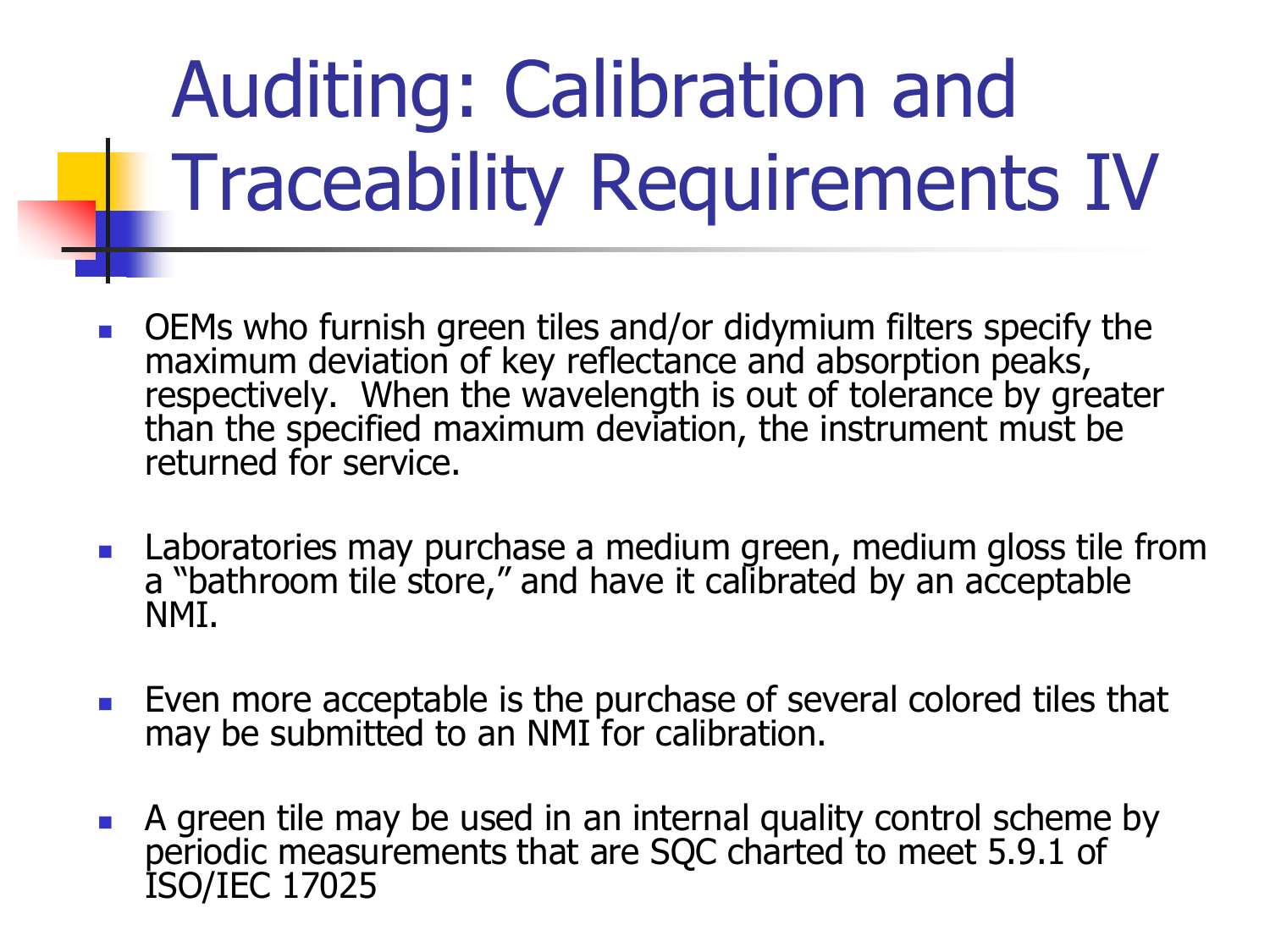#### Reference Materials Issue

**In a recent decision by A2LA's Criteria Council, deficiencies will not be cited for lack of traceability of reference materials to an NMI through an accredited calibration provider pending the outcome of a thorough study of the issues.** 

**This decision does not apply to reference materials that are not known to be traceable the SI. Therefore, this decision does not apply to the measurement of color – and a reverse traceability process is required.**

**Once this study is completed and reference materials have been categorized, deficiencies will be cited for lack of traceability for certain reference materials that are not traceable to an NMI through an accredited provider.**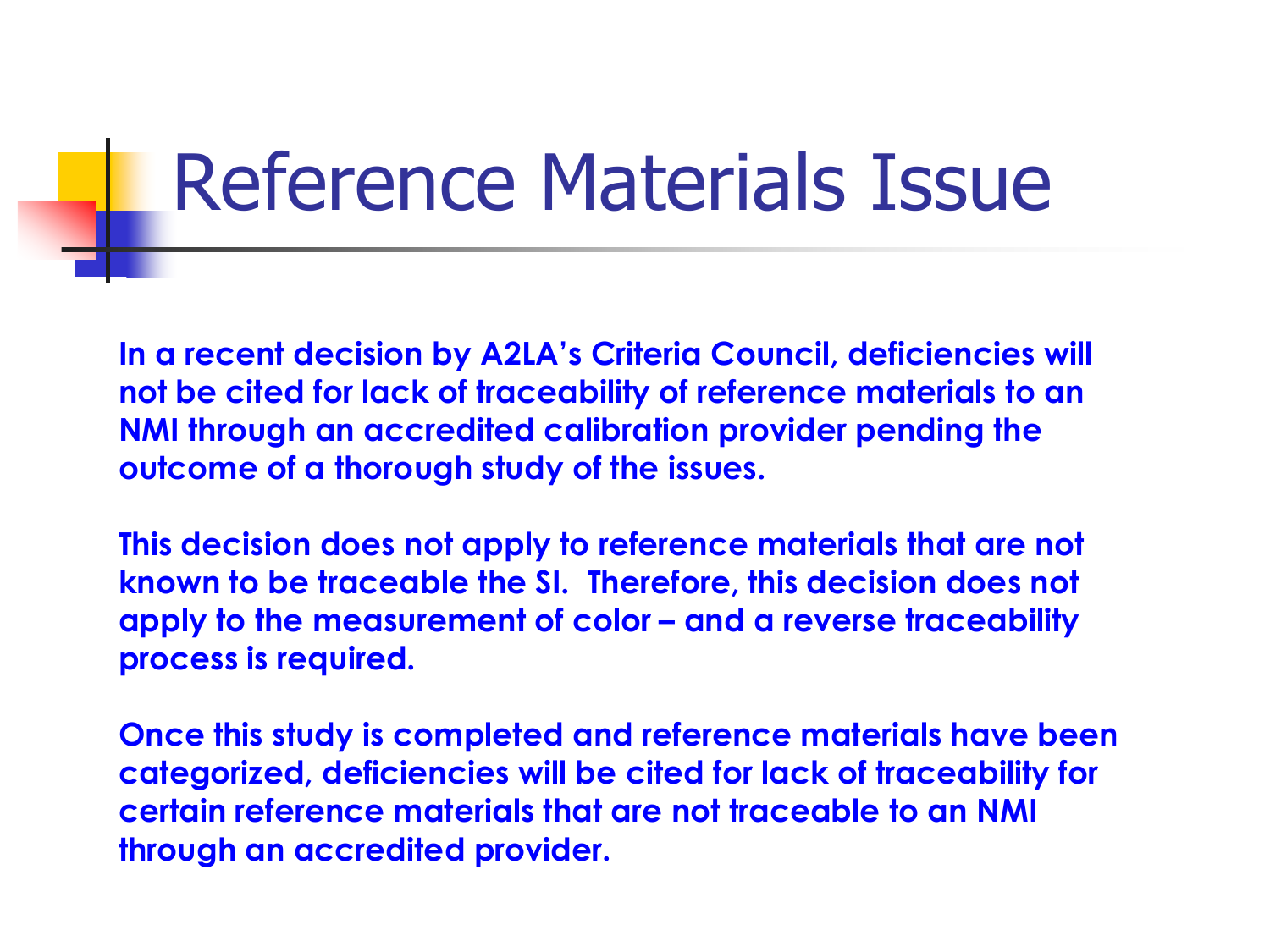# Proficiency Testing (PT) **(ISO/IEC 17025, ¶5.9)**

- **Primary Requirement to** meet 5.9.b and ¶ 1.1 thru 1.3 of A2LA Policy on Proficiency Testing
	- **Appropriate CTS** programs for Color (5.9.b)
	- **Any alternative formal,** 3<sup>rd</sup> party proficiency test programs that may become available
- **Secondary Require**ments when not participating in a PT Program such as CTS
	- Round robin within a company's divisions (5.9.b)
	- **Round robin between** companies (5.9.b)
	- Internal repetitive testing (5.9.a, 5.9.c & 5.9.d)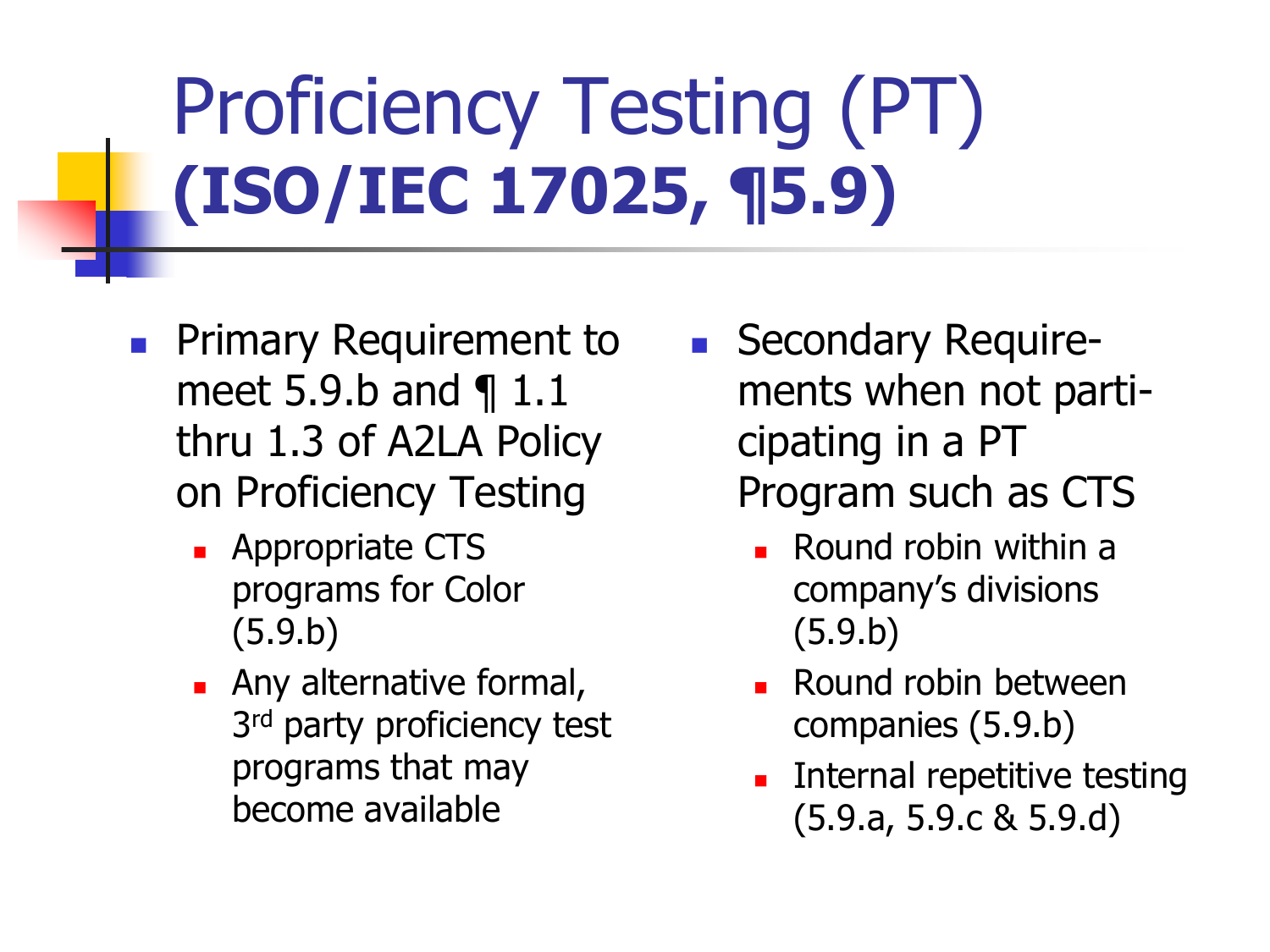# A2LA Proficiency Testing Requirements - Testing

- **Test labs measuring color must partici**pate in available 3rd-party, commercial proficiency test programs every quarter for one year out of every four years
	- If CTS is chosen, lab must participate in Test  $#s$  408 and/or 409, as relevant
- **Lab must perform internal quality control** testing in years in which 3rd-party PT testing is not performed

Lab may opt for performing 3<sup>rd</sup>-party PT every year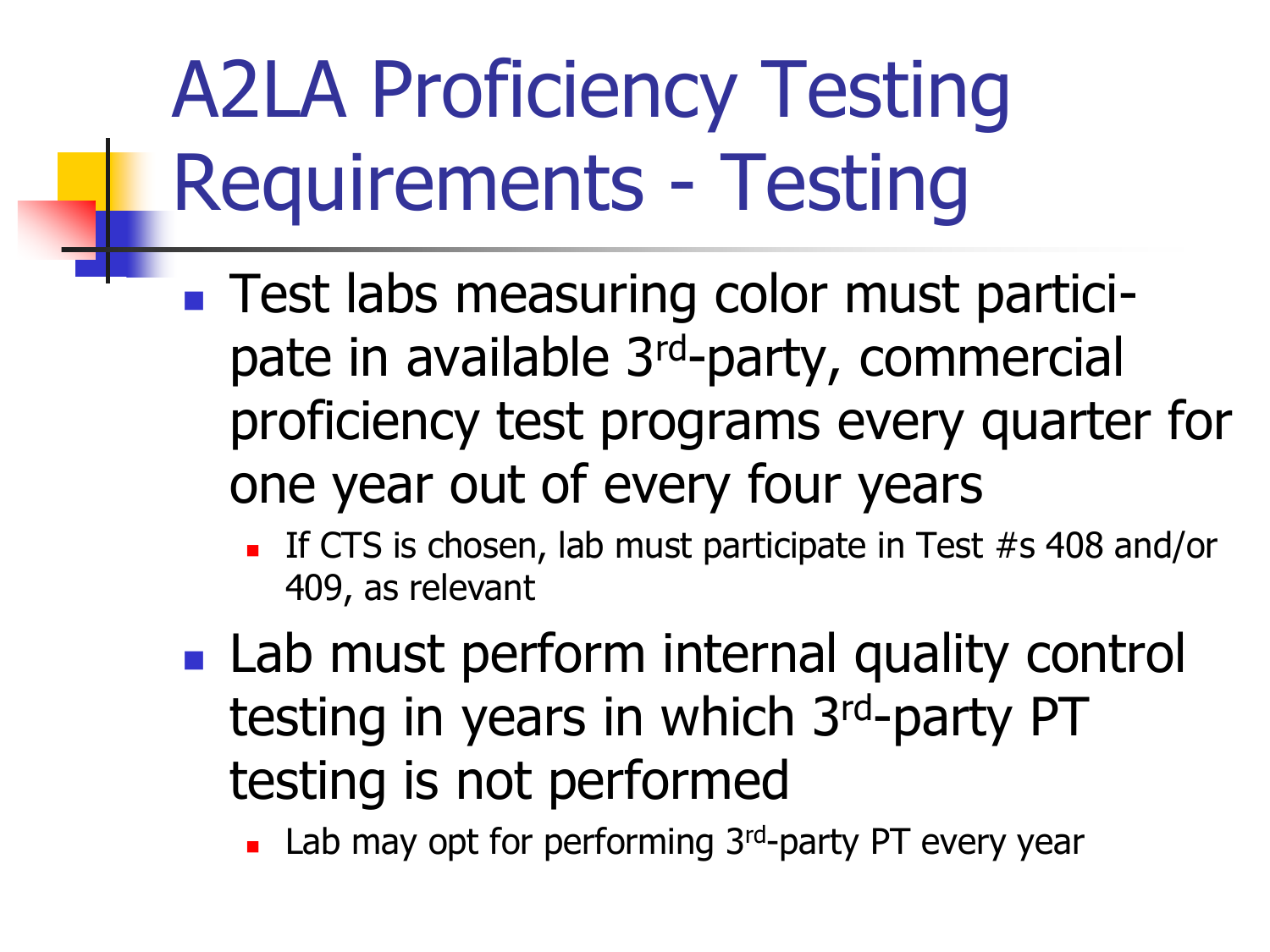# A2LA Proficiency Testing Requirements - Calibration

- **Color calibration laboratories must** participate in a 3rd-party proficiency testing program every year unless their number of disciplines are greater than two
	- Special rules apply if the calibration laboratory is accredited for more than four disciplines
- **Example: Calibration laboratories must initially** measure an aritifact (such as a green tile)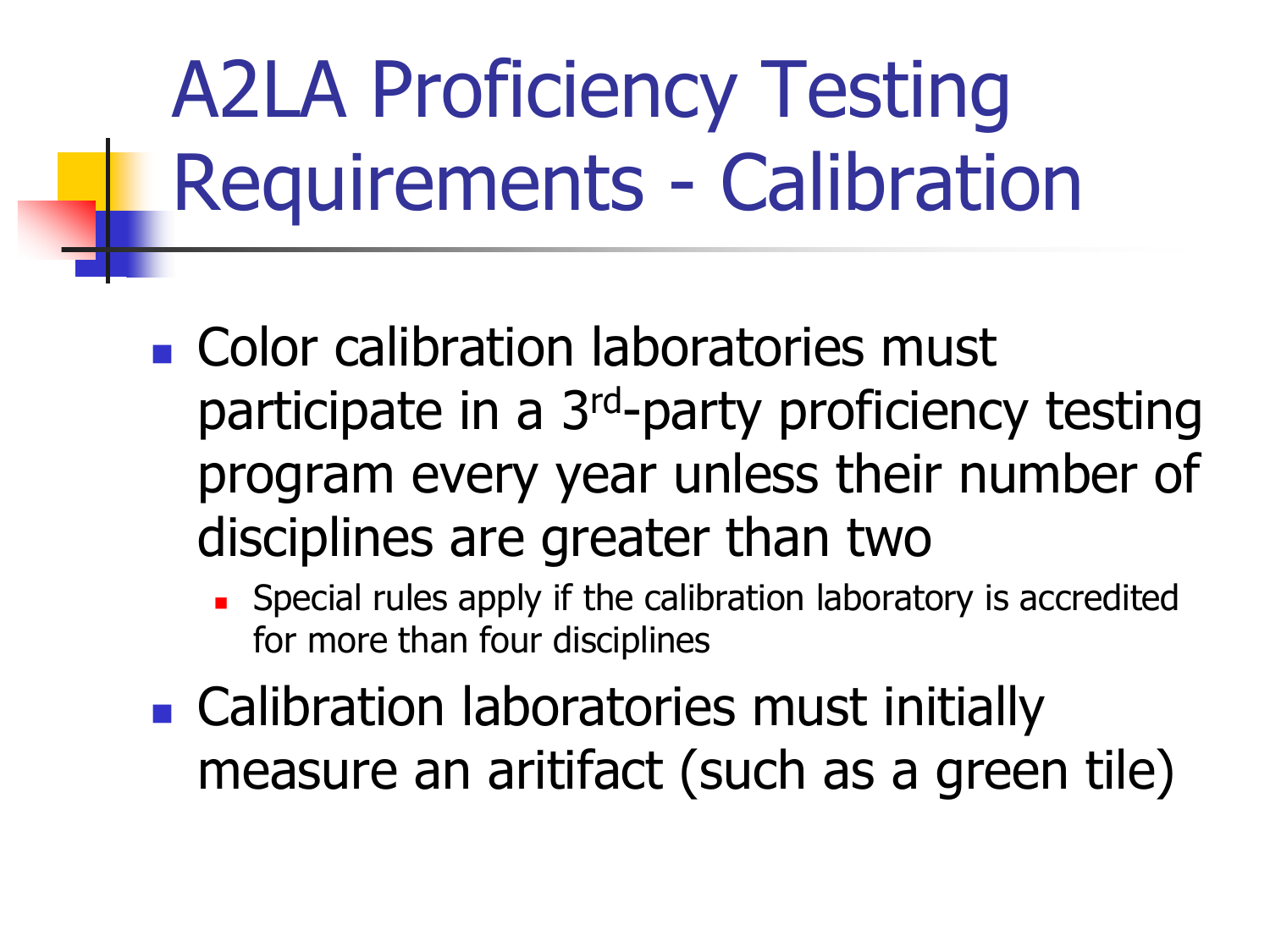## Major Issues for Testing Labs

- OEM manufacturers of color spectrometers are, with a single exception, not accredited to ISO/IEC 17025 for calibration of their white reference standards
	- This results in deficiencies for laboratories using OEM equipment from manufacturers whose calibration laboratories are not accredited
- **No OEM manufacturer claims traceability for** "color" – i.e., only for their white reference tiles